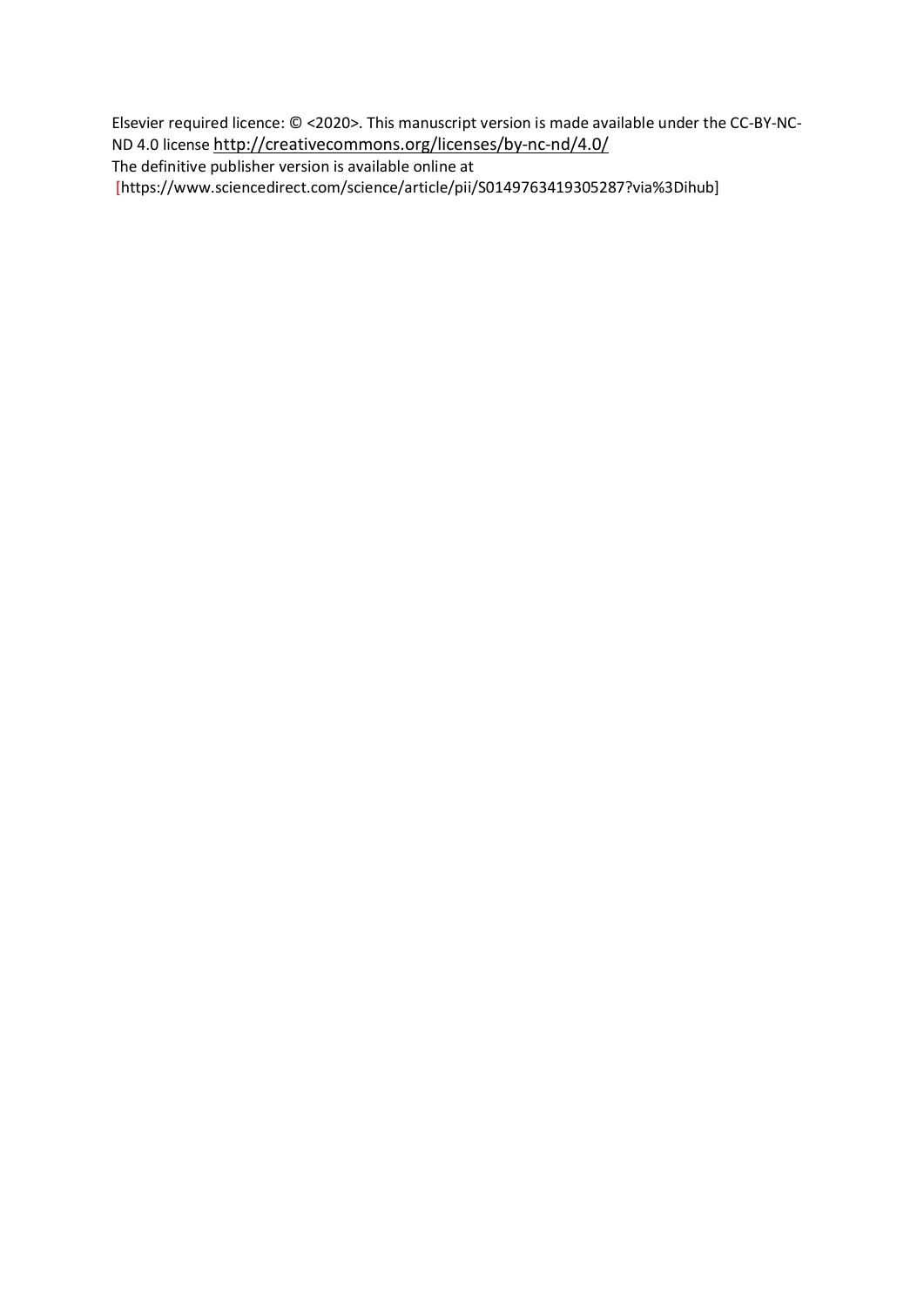Rodent medial and lateral orbitofrontal cortices represent unique components of cognitive maps of task space

Laura A. Bradfield, Genevra Hart



| PII:                  | S0149-7634(19)30528-7                           |
|-----------------------|-------------------------------------------------|
| DOI:                  | https://doi.org/10.1016/j.neubiorev.2019.11.009 |
| Reference:            | <b>NBR 3597</b>                                 |
| To appear in:         | Neuroscience and Biobehavioral Reviews          |
| <b>Received Date:</b> | 17 June 2019                                    |
| <b>Revised Date:</b>  | 14 November 2019                                |
| <b>Accepted Date:</b> | 15 November 2019                                |

Please cite this article as: Bradfield LA, Hart G, Rodent medial and lateral orbitofrontal cortices represent unique components of cognitive maps of task space, Neuroscience and Biobehavioral Reviews (2019), doi: <https://doi.org/10.1016/j.neubiorev.2019.11.009>

This is a PDF file of an article that has undergone enhancements after acceptance, such as the addition of a cover page and metadata, and formatting for readability, but it is not yet the definitive version of record. This version will undergo additional copyediting, typesetting and review before it is published in its final form, but we are providing this version to give early visibility of the article. Please note that, during the production process, errors may be discovered which could affect the content, and all legal disclaimers that apply to the journal pertain.

© 2019 Published by Elsevier.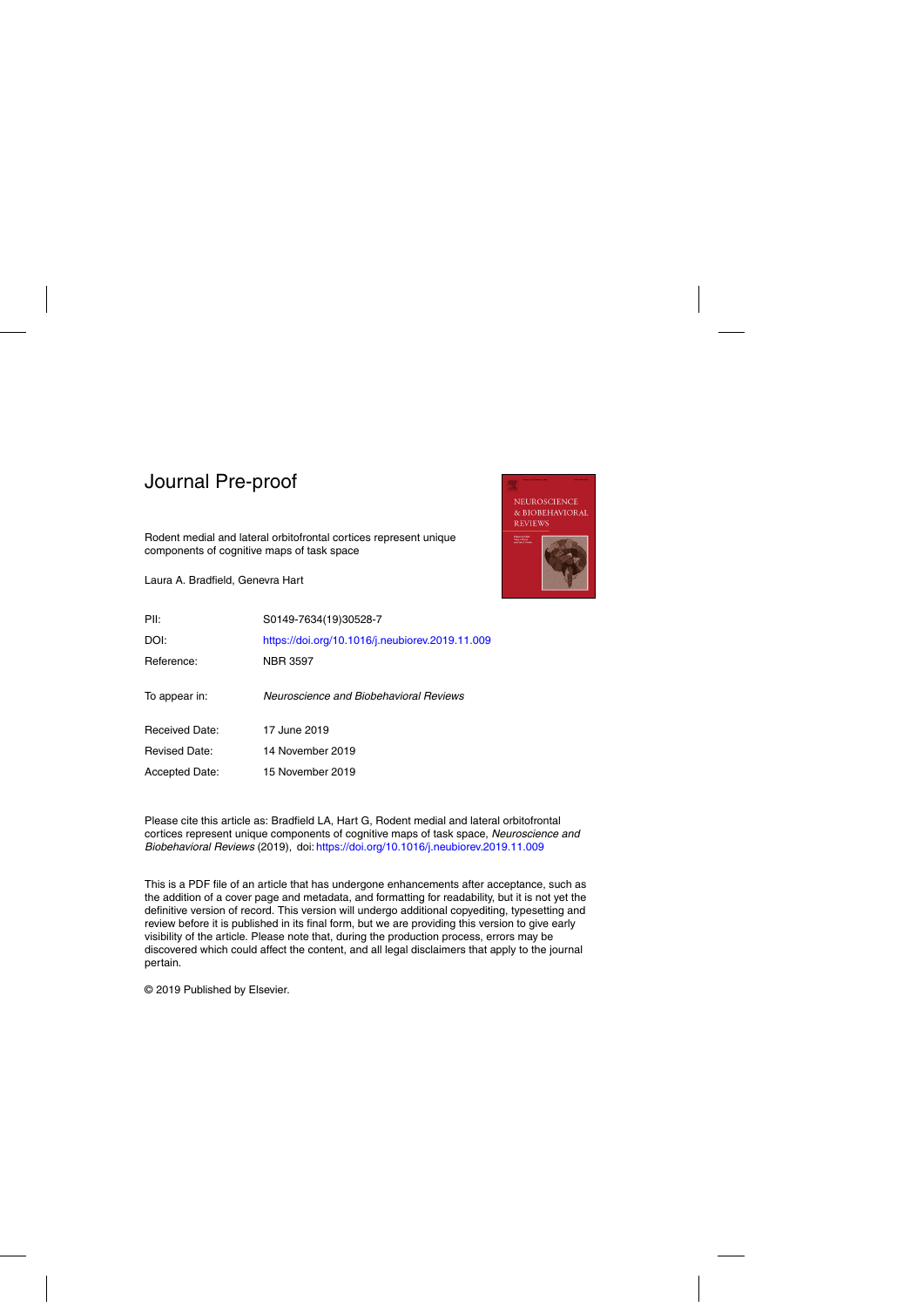**Rodent medial and lateral orbitofrontal cortices represent unique components of cognitive maps of task space.**

**Laura A. Bradfield1,2\* and Genevra Hart<sup>3</sup> .**

- **1. Centre for Neuroscience and Regenerative Medicine, University of Technology Sydney, NSW, 2007, Australia.**
- **2. St. Vincent's Centre for Applied Medical Research, St. Vincent's Hospital Sydney Limited, Sydney, NSW 2010, Australia.**
- **3. Decision Neuroscience Laboratory, School of Psychology, University of New South Wales, NSW 2052, Australia.**

**Corresponding Author:**

**Dr. Laura Bradfield at laura.bradfield@uts.edu.au**

**Centre for Neuroscience and Regenerative Medicine, School of Life Sciences, University of Technology Sydney (St. Vincent's Campus) 405 Liverpool St Darlinghurst, NSW 2010. PH: 02 83824950** 3. Decision Neuroscience Laboratory, School of Psychology, University of New Sout<br>
Wales, NSW 2052, Australia.<br>
Irresponding Author:<br>
Laura Bradfield at <u>laura.bradfield@uts.edu.au</u><br>
Introduce of the Sciences,<br>
where for N

### **Highlights**

- First consideration of how the medial and lateral orbitofrontal cortices uniquely represent components of cognitive maps of task space
- Posits that medial orbitofrontal cortex represents terminal states (usually outcomes of actions)
- Posits that lateral orbitofrontal cortex represents initial states
- Medial and lateral orbitofrontal cortex achieve their respective functions somewhat independently, and somewhat interdependently

### **Abstract**

The orbitofrontal cortex (OFC) has been proposed to function as a cognitive map of task

space: a mental model of the steps involved in a task. This idea has proven popular because it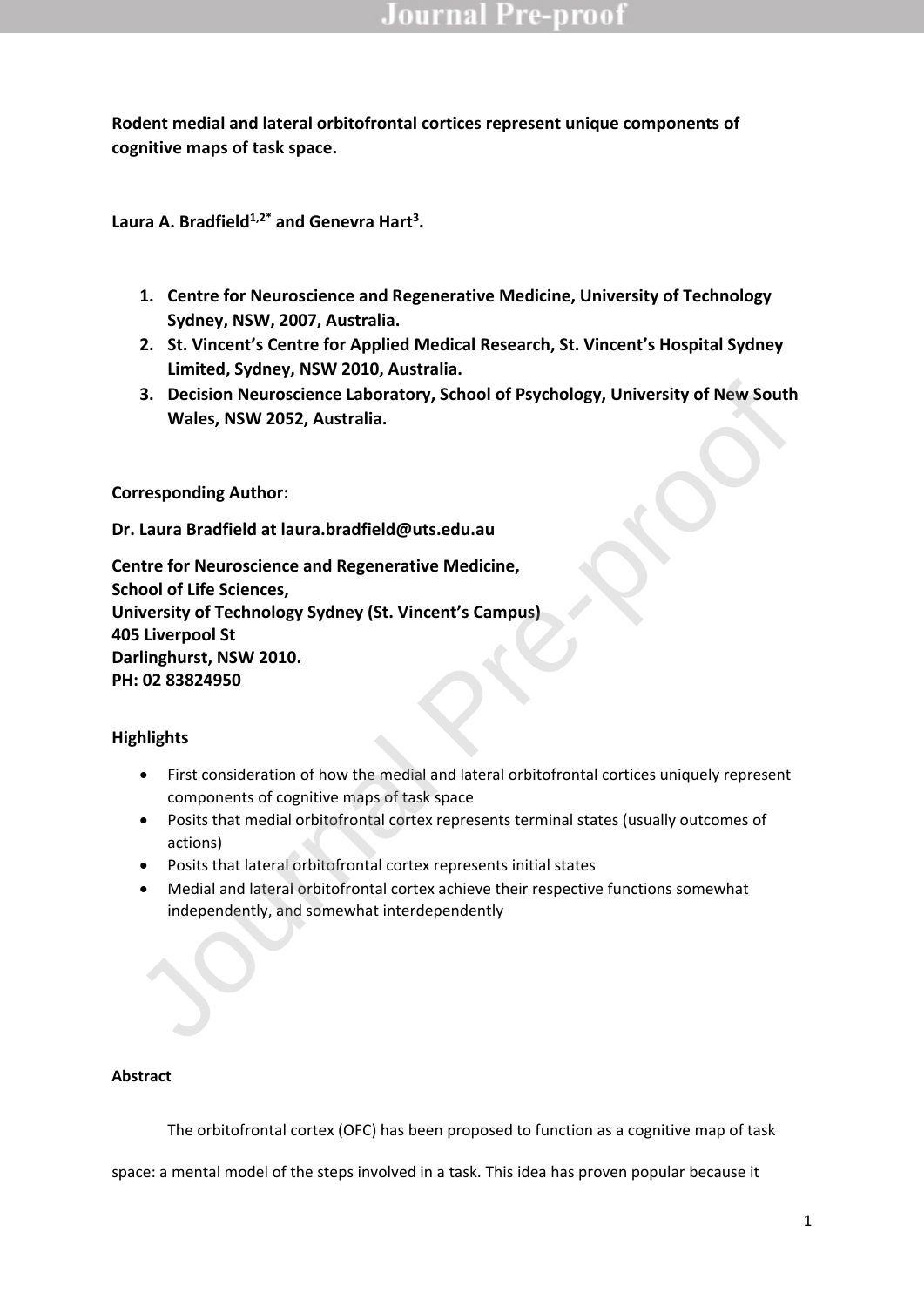provides a cohesive explanation for a number of disparate findings regarding the OFC's role in a broad array of tasks. Concurrently, evidence has begun to reveal the functional heterogeneity of OFC subregions, particularly the medial and lateral OFC. How these subregions uniquely contribute to the OFC's role as a cognitive map of task space, however, has not been explored. Here we propose that, in rodents, the lateral OFC represents the agent's initial position within that task map (i.e. initial state), determining which actions are available as a consequence of that position, whereas the medial OFC represents the agent's desired future position within the task map (i.e. terminal state), influencing which actions are selected to achieve that position. We argue that these processes are achieved somewhat independently and somewhat interdependently, and are achieved through similar but non-identical circuitry.

**Keywords/Phrases:** Medial orbitofrontal cortex; Lateral orbitofrontal cortex; Decision-making; Cognitive map of task space; Goal-directed action; Model-based reinforcement learning

#### Introduction

The notion that goal-directed decision-making relies on a 'cognitive map' or 'mental model' of the different steps involved in a task has gained significant traction in recent years. A number of studies have begun to identify the putative neural structures and circuits supporting this function, with several lines of evidence suggesting the orbitofrontal cortex (OFC) plays a key role (*1*–*4*). Recent studies have also demonstrated a high degree of functional heterogeneity within the OFC (*5*–*11*), yet how these functionally distinct OFC subregions might differentially contribute to its function as a cognitive map of task space has never been considered. Iluencing which actions are selected to achieve that position. We argue that these processes are<br>nieved somewhat independently and somewhat interdependently, and are achieved through<br>nilar but non-identical circuitry.<br>**ywo**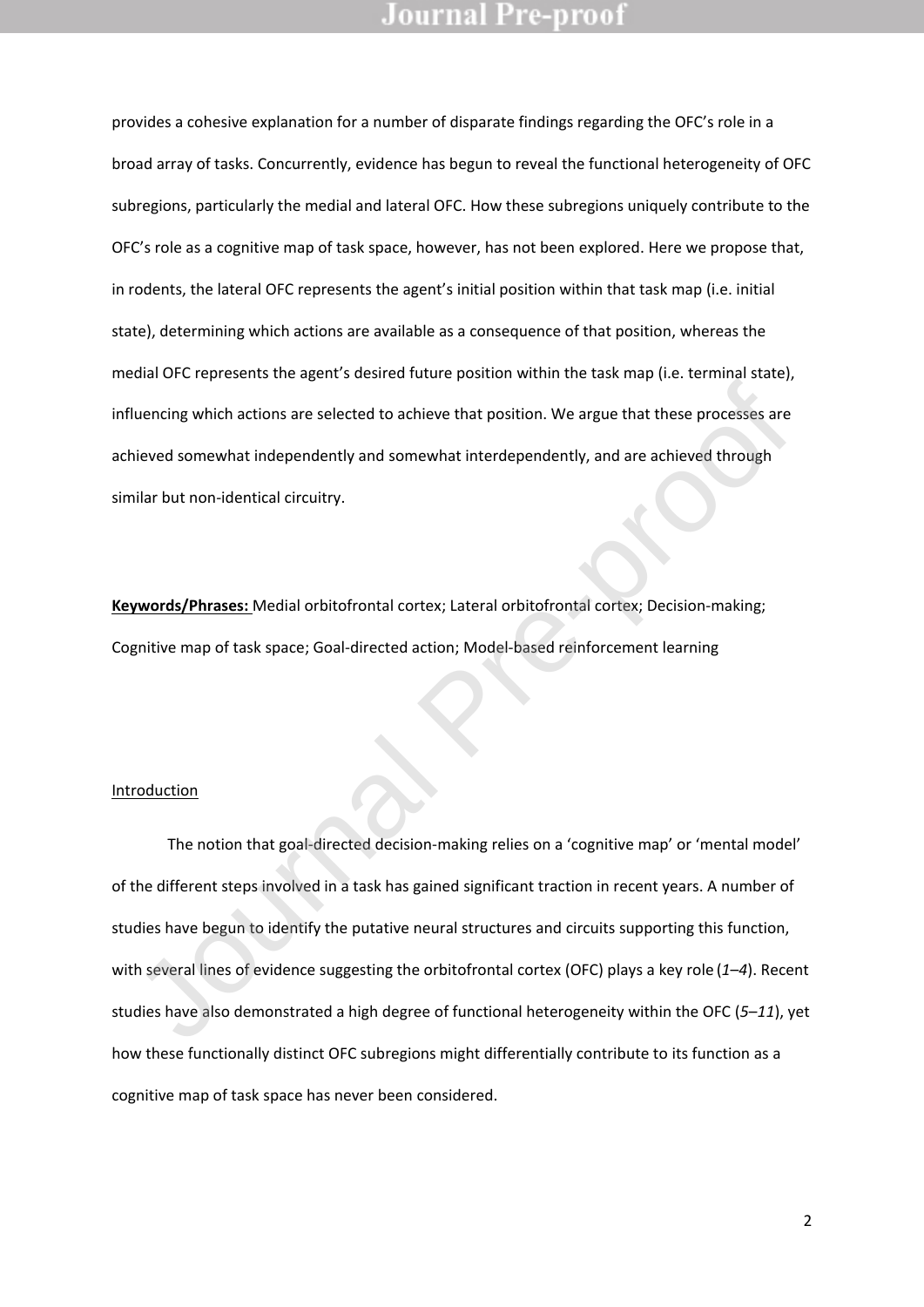In this review we argue that, in rodents at least, the majority of findings are consistent with the lateral OFC inferring the animal's *initial* position within a task and thus what actions are available for selection as a consequence (i.e. initial state), whereas the medial OFC provides information about what *future* position within task space is likely if the animal selects a particular action (i.e. the terminal state, represented by what goal will be achieved). To put it another way, the function of lateral OFC has been likened to the dropping of a google maps 'pin' to determine one's position within the task (*3*), information that can then be fed to downstream structures (notably the striatum, (*12*, *13*)) to provide contextual information for decision-making and action selection. Using this same analogy, we suggest that the medial OFC can also influence actions (routes), but that it does so by providing information about the desired final destination (i.e. by representing the final goal). In this way, the functions of lateral OFC and medial OFC appear to be highly related and even interdependent – it is difficult to determine which route is most desirable without knowing the final destination – however they are not interchangeable. Finally, we argue that both initial and terminal state information appears to be particularly OFC-dependent when it relies on partially unobservable information, because several studies have shown that actions can be selected accurately in spite of OFC inactivation (lateral and/or medial) when all of the necessary state information is observable. It should be noted that although this is primarily a review of rodent studies, where the evidence most clearly points to the account we have outlined here, there has been some evidence that human OFC represents cognitive maps in a similar manner (*2*, *14*). iatum, (12, 13)) to provide contextual information for decision-making and action selection. Usis<br>same analogy, we suggest that the medial OFC can also influence actions (routes), but that it<br>es so by providing information

### *The Role of States in Decision-Making*

Within the laboratory, decision-making tends to be operationalized as the selection of goaldirected actions. Such actions are effortful, flexibly deployed, and must be motivated by both the value of the outcome or goal (goal criterion), and the contingency between the action and outcome (instrumental criterion (*15*)). Such actions are held in contrast to habitual actions that are elicited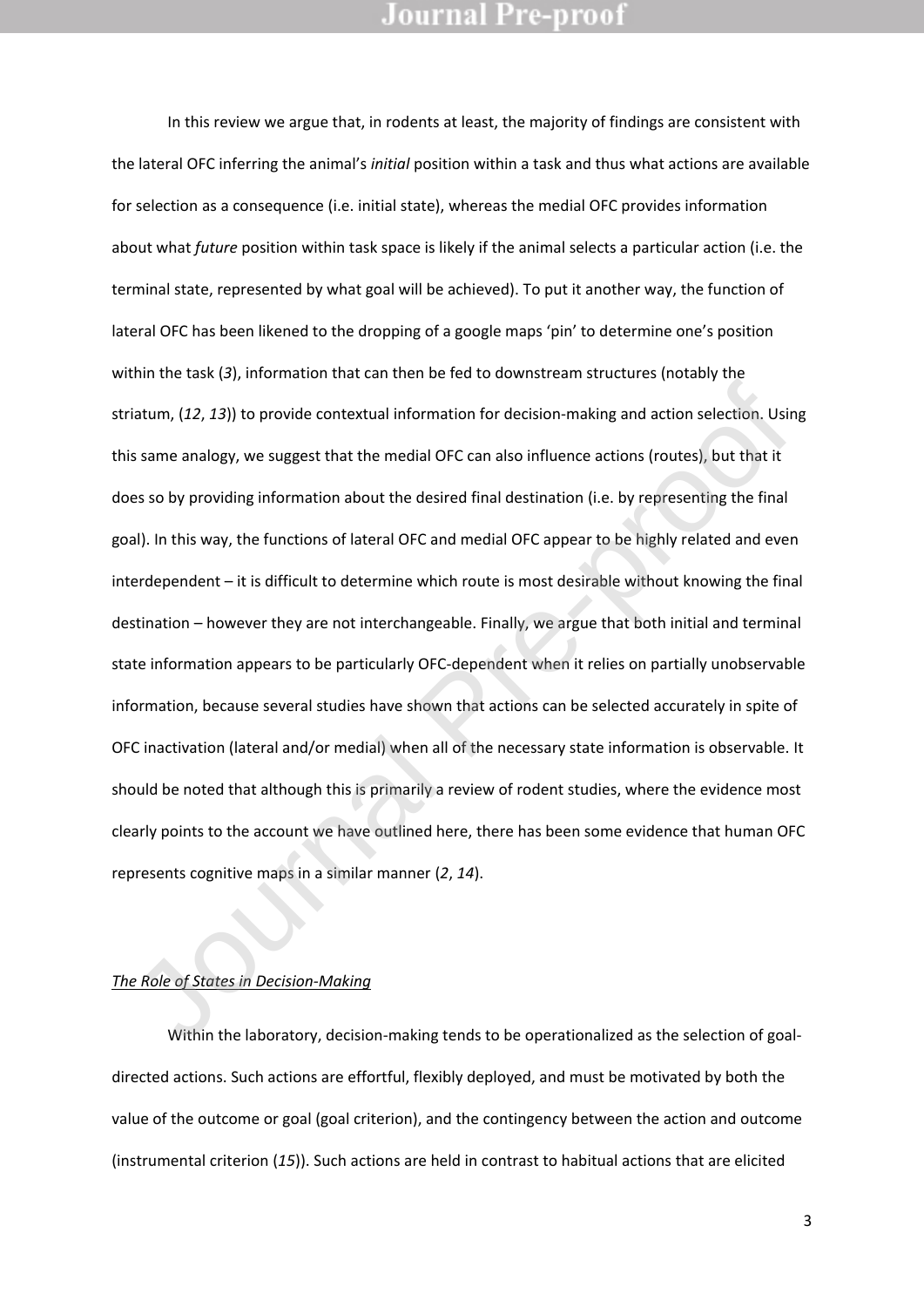automatically without regard for the outcome. Both goal-directed and habitual processes are integral to everyday functioning, yet are neurally separable as shown by experiments that have demonstrated deficits in one system but not the other as a result of damage to distinct brain structures (*16*–*18*).

Computationally, reinforcement learning (RL) models have posited that goal-directed actions are akin to model-based models (*19*). This means that in order to exert goal-directed control, animals build a mental model (i.e. a cognitive map of task space) of the various steps that are involved in a task. Animals can then simulate their prospective journey through the steps of the model to estimate the probability of obtaining their goal. Habits, on the other hand, are thought to be more akin to model-free models (*19*) (although this position is not without controversy (*20*), because they do not rely on cognitive maps in the same manner. Instead, they are elicited in response to various stimuli in the environment. Model-free RL posits that habits become valuable over the course of learning by being paired with reinforcers, causing value to be 'cached' at the level of the action itself. Unlike model-based RL, altered reinforcer value cannot immediately modify the cached value of actions until that reinforcer is experienced as a consequence of the action taken. Further, model-based but not model-free RL recognises the identity of the outcome; model-free RL recognises only its value. imals build a mental model (i.e. a cognitive map of task space) of the various steps that are<br>volved in a task. Animals can then simulate their prospective journey through the steps of the<br>volved in a task. Animals can the

Cognitive task maps consist of 'states', the concept of which has been useful for conceptualizing how action selection is influenced by internal and external cues. States are roughly akin to 'situations' determined by alterations in external stimuli, such as a light or a noise, or by internal information garnered from memory, or some combination of both. Within each state there are certain actions available and taking a particular action will transition the agent into the next state. Figure 1 shows an example of a state representation for the task of making a cup of tea. In this example, an individual might initiate making a cup of tea whilst in State 1, which they enter into upon walking into the kitchen and observing the kettle. For this task map then, State 1 is the initial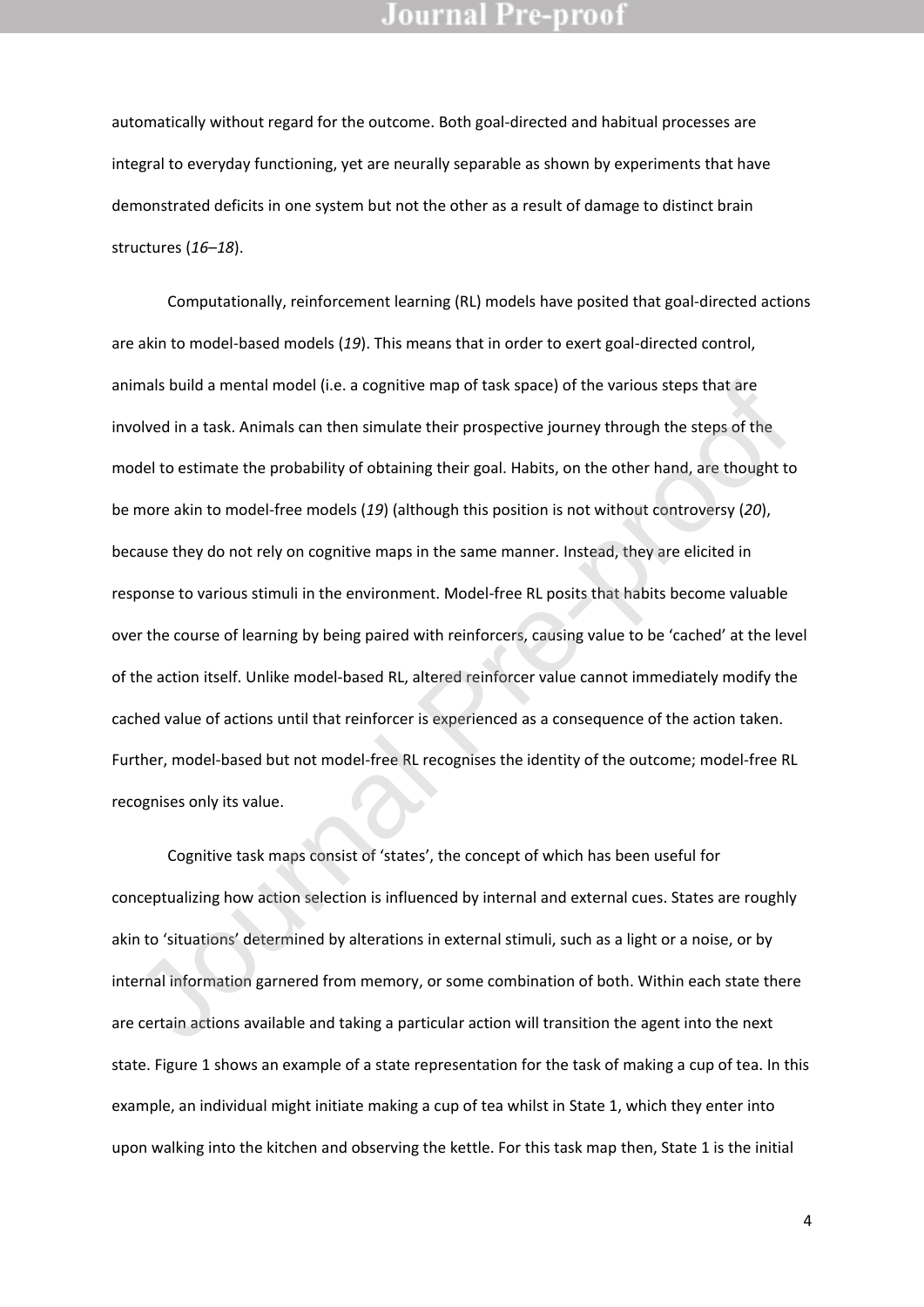state. That individual then switches the kettle on, causing the person to transition into the 'kettle on' state (State 2) determined by the noise, sight, and feeling of the kettle switching on. The agent continues in this manner until the tea is finally being drunk, at which point the terminal 'goal' state is reached (Figure 1).

State representations are complex, and often require the integration of several sensory inputs with internal information. In our tea example above, the 'kettle on' state is determined by combining information from (at least) three sensory modalities (the noise, sight, and feeling of the kettle switching on) with the internal knowledge that 'tea' is the final goal. As has been noted elsewhere<sup>1,18</sup>, the anatomical circuitry of the OFC is particularly well placed to integrate external and internal information in this way, as it receives inputs from many sensory areas (e.g. auditory cortex, olfactory tubercle), as well as areas central to learning and memory such as the hippocampus, amygdala, and ventral tegmental area (*21*–*23*). Moreover, the OFC has substantial outputs onto striatal action selection centres (*23*), providing a pathway via which OFC-dependent state representations could directly influence the selection of actions. Both medial and lateral subregions reflect this pattern of connectivity to some extent, with a significant degree of overlap, but there are also some differences. For example, although both medial and lateral OFC project to basolateral amygdala, only medial OFC appears to project to the central amygdala (*22*, *23*). Similar differences exist with regards to cortico-cortical, hippocampal, striatal and other thalamic connections with to medial versus lateral OFC (*21*–*23*). These differences are sometimes subtle (i.e. projections to different portions of the same structure), but are present nonetheless. Overall, these studies suggest the anatomical suitability of both medial and lateral OFC for representing state, but the differences in their connectivity suggest that their role in doing so is not identical. mbining information from (at least) three sensory modalities (the noise, sight, and feeling of the<br>the switching on) with the internal knowledge that 'tea' is the final goal. As has been noted<br>ewhere<sup>1,18</sup>, the anatomical

Thus, there is anatomical support for our claim that the lateral OFC represents initial states for action selection (state S1 in Figure 1) whereas medial OFC represents terminal states (i.e. the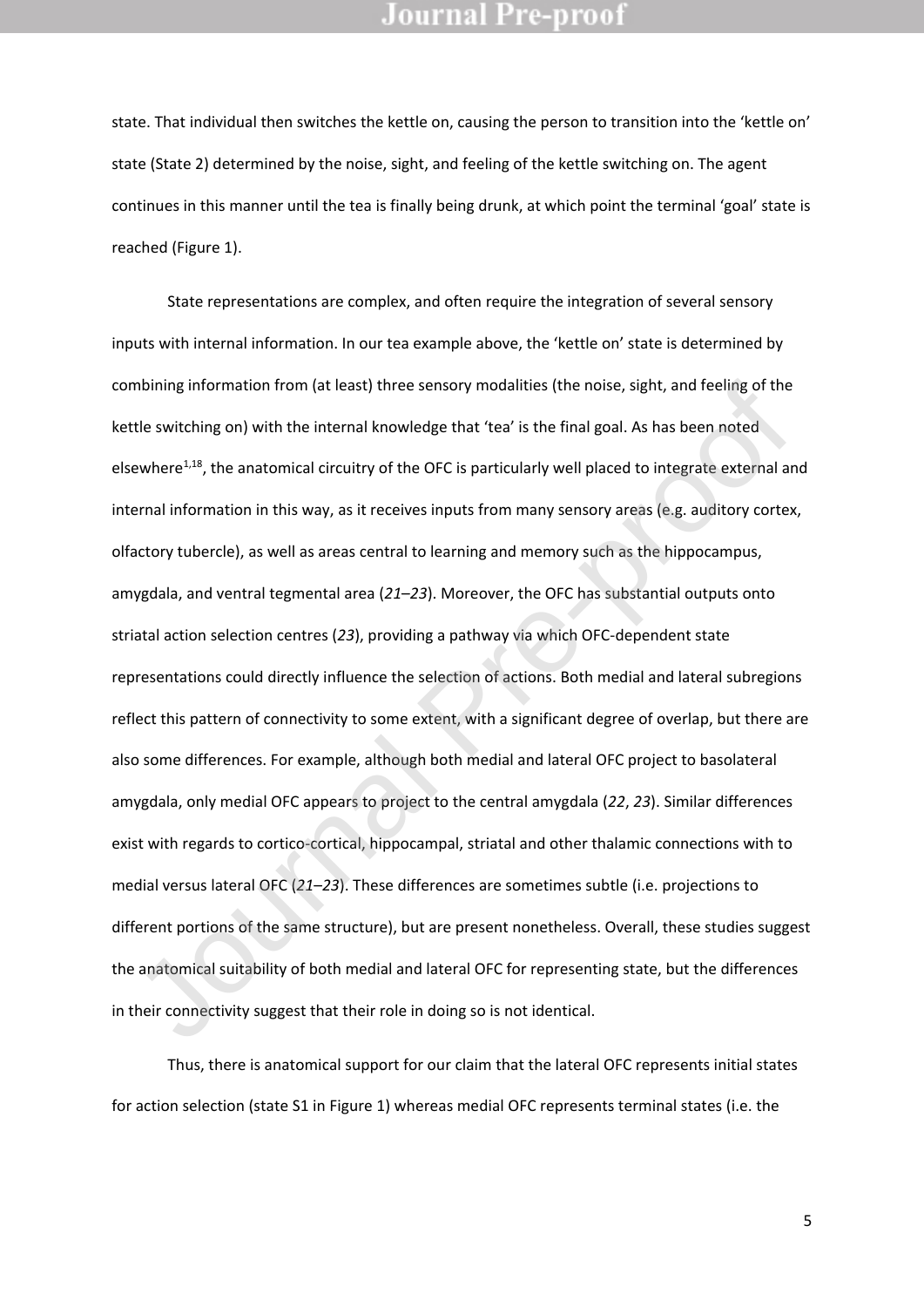goal, state S7 in Figure 1). The empirical evidence for these claims is presented below, with a summary of the relevant findings presented in Table 1.

#### *Instrumental Outcome Devaluation*

Instrumental outcome devaluation is considered the gold standard protocol to assess whether actions are under goal-directed (model-based) control. The typical two-outcome version of this task is summarised in Table 2: In Stage 1, animals are trained to press two levers (A1 and A2) for two outcomes (O1 and O2). They are then given the opportunity to eat one of these outcomes to satiety to reduce its value relative to the alternate outcome<sup>12</sup>. Immediately following satiety treatment rats are placed back into the operant chambers and allowed to respond freely on each lever under extinction (i.e. with no outcomes delivered). According to model-based RL, if animals are selecting actions according to the value of prospective outcomes, then they should preferentially respond on the lever associated with the valued outcome relative to the lever associated with the devalued outcome (valued > devalued). s task is summarised in Table 2: In Stage 1, animals are trained to press two levers (A1 and A2) fo outcomes (O1 and O2). They are then given the opportunity to eat one of these outcomes to outcomes (O1 and O2). They are t

Critical to this task, animals must be able to accurately represent the outcomes of their actions (i.e. the terminal states). This is represented in Fig 2A. We have demonstrated (*4*, *6*) that disruption to medial OFC functioning (anterior medial OFC in particular) via either permanent excitotoxic lesions, or temporary inactivation across test using chemogenetics (hM4Di designer receptors exclusively activated by designer drugs: DREADDs), abolished rats' capacity to show goaldirected choice on an outcome devaluation task. Instead, rats performed the two available actions (devalued and non-devalued) at equal rates, and this result is represented in Fig 2B. Importantly, when an almost-identical devaluation test was conducted, except that each outcome was actually delivered as a result of each lever press on test (i.e. outcomes were observable), medial OFC inactivated animals showed intact devaluation (valued > devalued). This pattern of responding matched predictions from our computational modelling in which we removed the assumption of the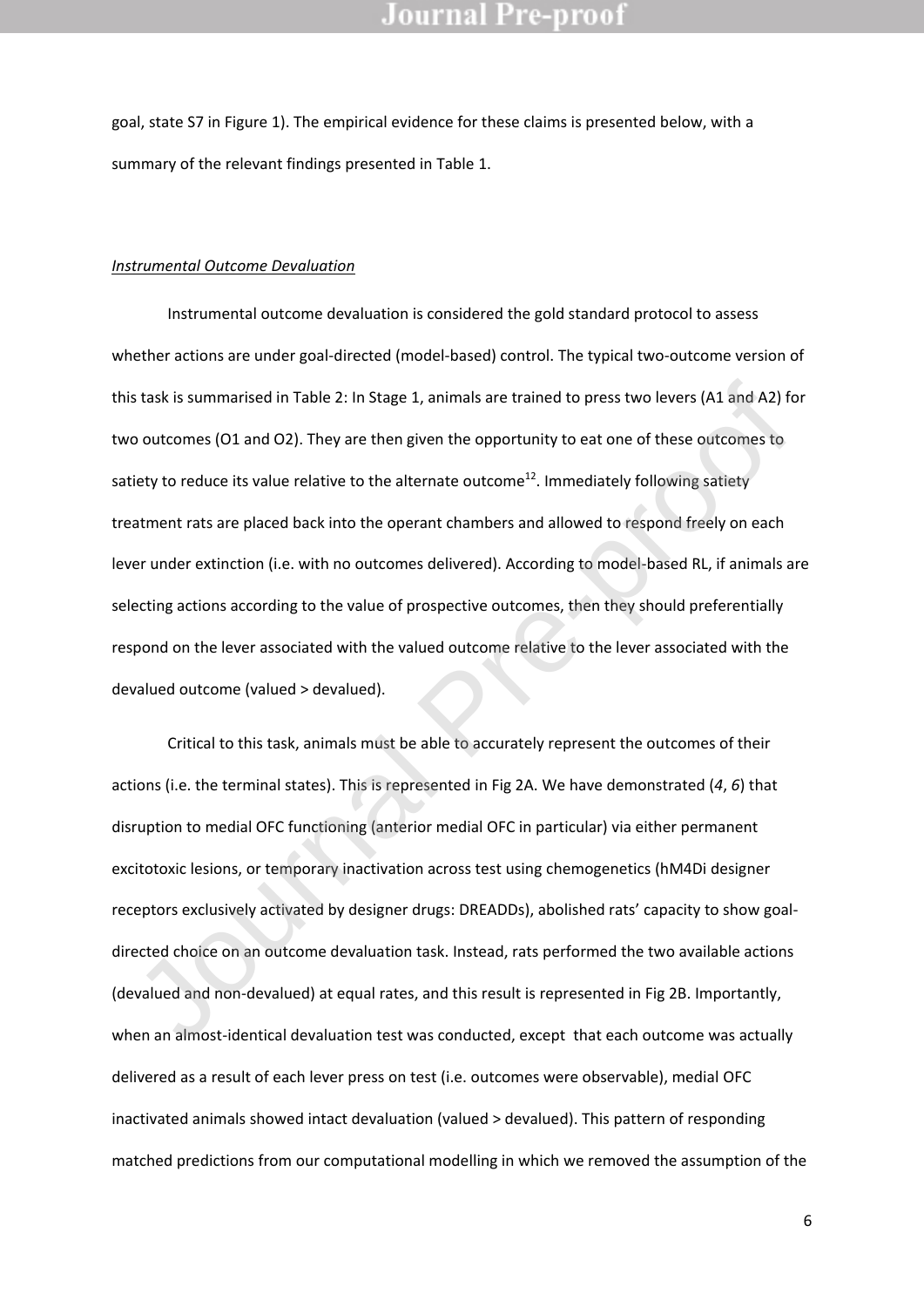ability to infer terminal states defined by absent outcomes (the code for which can be found here: [https://github.com/adezfouli/OFCSim,](https://github.com/adezfouli/OFCSim) and the state space representation for which is in Figure 2A).

In contrast to this role for medial OFC, a number of experiments have demonstrated that inactivating the lateral OFC via either pre- or post-training lesions (*24*, *25*), chemogenetic inactivation of lateral OFC cell bodies (*26*) or its connections with the basolateral amygdala (*27*) leave instrumental outcome devaluation intact, represented in Fig 2B. This is consistent with the argument that lateral OFC represents unobservable initial states, because both actions (left and right lever press) are available simultaneously in a single initial state (state 1 in Figure 2A). Thus, the levers are observable such that available actions need not be inferred from memory. In two exceptions to these findings, Gremel and Costa (*28*, *29*) used a different kind of instrumental outcome devaluation task to infer that the lateral OFC might regulate instrumental outcome devaluation. The state space representation of this task is presented in Fig 2C. They trained animals to press a single lever in one context by using a random interval (RI) schedule to promote habits, and trained the same lever in another context using a random ratio (RR) schedule to promote goal-directed responding. On test, devaluation was demonstrated (Valued > Devalued) for lateral OFC-intact mice in the RR but not RI context, whereas lateral OFC inactivated mice (by way of lesion, chemogenetics, or optogenetics) did not show devaluation in either context (Valued = Devalued, Fig 2D). As a result, the authors concluded that the lateral OFC is necessary for instrumental outcome devaluation. gument that lateral OFC represents unobservable initial states, because both actions (left and riger press) are available simultaneously in a single initial state (state 1 in Figure 2A). Thus, the leve observable such that

Although this remains a possibility, the involvement of lOFC in this task can equally be explained by its representation of initial state information. Specifically, it is likely that the alteration in reward schedules (RI vs. RR) between contexts required the formation of two different states to disambiguate these different contingencies (*30*, *31*) (e.g. State 1 in context 1, State 2 in context 2, Fig 2C). These latent states are internally generated, and function to retrieve the appropriate contingency and reduce interference by the competing contingency. As argued by Wilson et al, animals with whole/lateral OFC lesions are unable to partition information based on latent states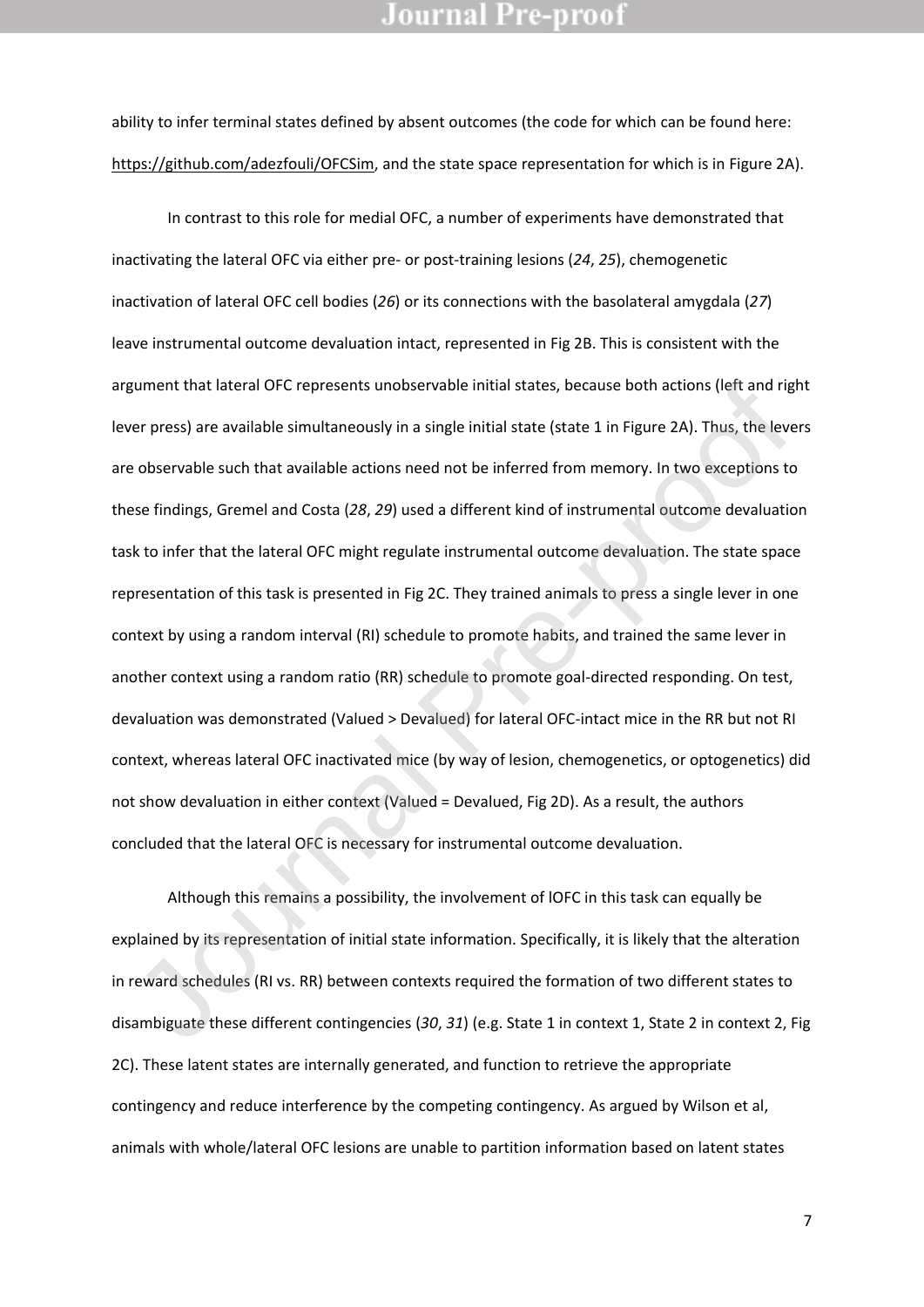and so would attribute competing sets of contingencies to the same 'default' state such that they interfere with each other. Thus, we suggest that a similar process could be in effect here, such that intact animals partitioned information appropriately and demonstrated intact devaluation in the appropriate (goal-directed/RR) context, animals without a functional lateral OFC likely generalised between these states, or at the very least suffered interference between them.

Together, the results of these experiments neatly demonstrate an important difference between the role of initial and terminal state representation in action selection and the respective roles of lateral OFC and medial OFC in each. That is, as illustrated in Figure 2C, in the two action, two outcome devaluation task, initial state information is not necessary because both levers are observable, but animals must represent the different terminal states (O1 and O2, which are not presented on test) to select the appropriate action (valued > devalued). This capacity is profoundly disrupted by inactivations of medial but not lateral OFC (*4*, *6*, *24*–*26*) (Figure 2 A-B). By contrast, an intact lateral OFC is only necessary for instrumental devaluation when animals must use initial state information to partition learning about two distinct action-outcome contingencies in order to apply the appropriate response strategy (*28*, *29*) (Fig 2C-D). tween the role of initial and terminal state representation in action selection and the respective<br>es of lateral OFC and medial OFC in each. That is, as illustrated in Figure 2C, in the two action, tw<br>tcome devaluation tas

#### *Contingency Reversal*

In a typical contingency reversal protocol, the animal is initially trained such that one actionoutcome (A1-O1) contingency is rewarded but another is not (A2-), and this relationship is later reversed (A1-, A2-O1, see Table 2). Over time, intact animals will alter their response preference according to the currently rewarded contingency. Figure 3A-B shows a cognitive map of task space for reversal learning. According to this representation, when animals enter the reversal training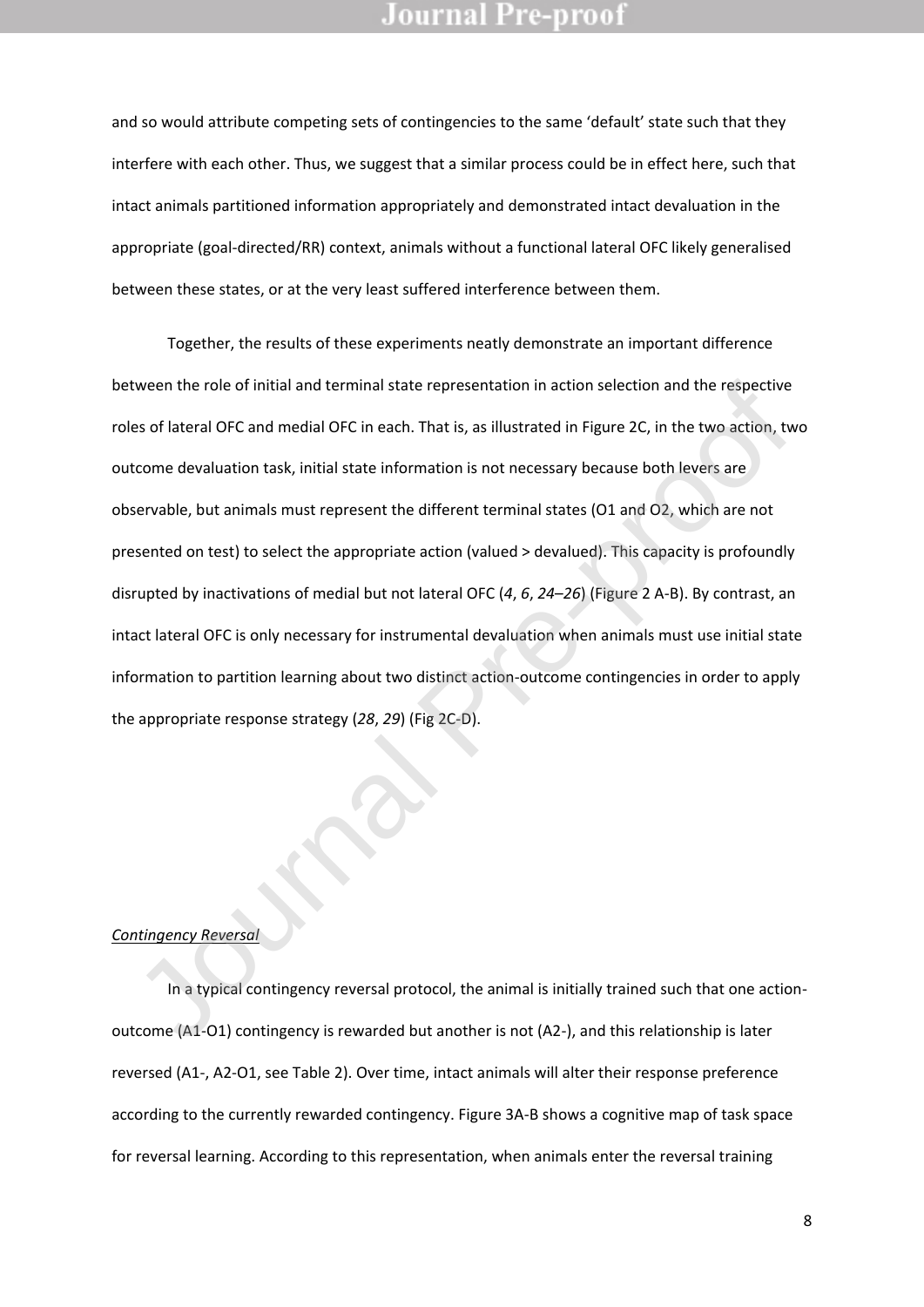phase in Fig 3B, they partition the new contingency into a separate state (S2) from the original contingency (S1) to prevent interference. Consistent with the presumed role of lateral OFC in initial state representation, there are several demonstrations that lateral/ventrolateral OFC inactivations (mainly lesions) impair contingency reversal performance, generally being slower to acquire the reversed response and making more perseverative errors (*32*–*35*), shown in Figure 3C. Animals with lateral OFC lesions are presumed unable to partition information in this way, instead attributing both contingencies to the same 'default' state such that they suffer interference leading to impaired task performance. Likewise, lateral OFC lesions disrupt reversal learning when outcome identities are reversed (*26*). Rats were trained on two response-outcome pairings, A1-O1 and A2-O2, and then these contingencies were reversed; A1-O2, A2-O1, under chemogenetic inactivation of the lateral OFC. In between each phase of training, animals were tested for outcome devaluation to assess which response-outcome association was dominant. Whereas instrumental devaluation was intact following initial instrumental training (as mentioned above), when the lever press-outcome contingencies were reversed, lateral OFC inactivation did impair devaluation performance.

There are relatively fewer investigations of the role of the medial OFC in reversal learning, and several of the studies that have investigated it have done so in probabilistic tasks (*33*, *36*), confounding their interpretation. As we have argued previously (*4*) in tasks such as probabilistic learning, delay discounting, and even progressive ratio tasks, where medial OFC lesions are often found to impair performance (*33*, *36*–*38*), this is likely because each of these tasks require the estimation of likely outcomes when those outcomes are not directly observable. Thus it is straightforward to understand how removing the medial OFC would impair the ability to properly make such estimations and ultimately impair performance. rformance. Likewise, lateral OFC lesions disrupt reversal learning when outcome identities are<br>versed (26). Rats were trained on two response-outcome pairings, A1-O1 and A2-O2, and then<br>ese contingencies were reversed; A1-

Gourley et al. (*38*) did, however, examine the effect of medial OFC lesions on a more straightforward reversal task in mice, and found them to impair reversal learning. The manner of this impairment was somewhat different, however, to that resulting from whole or ventrolateral OFC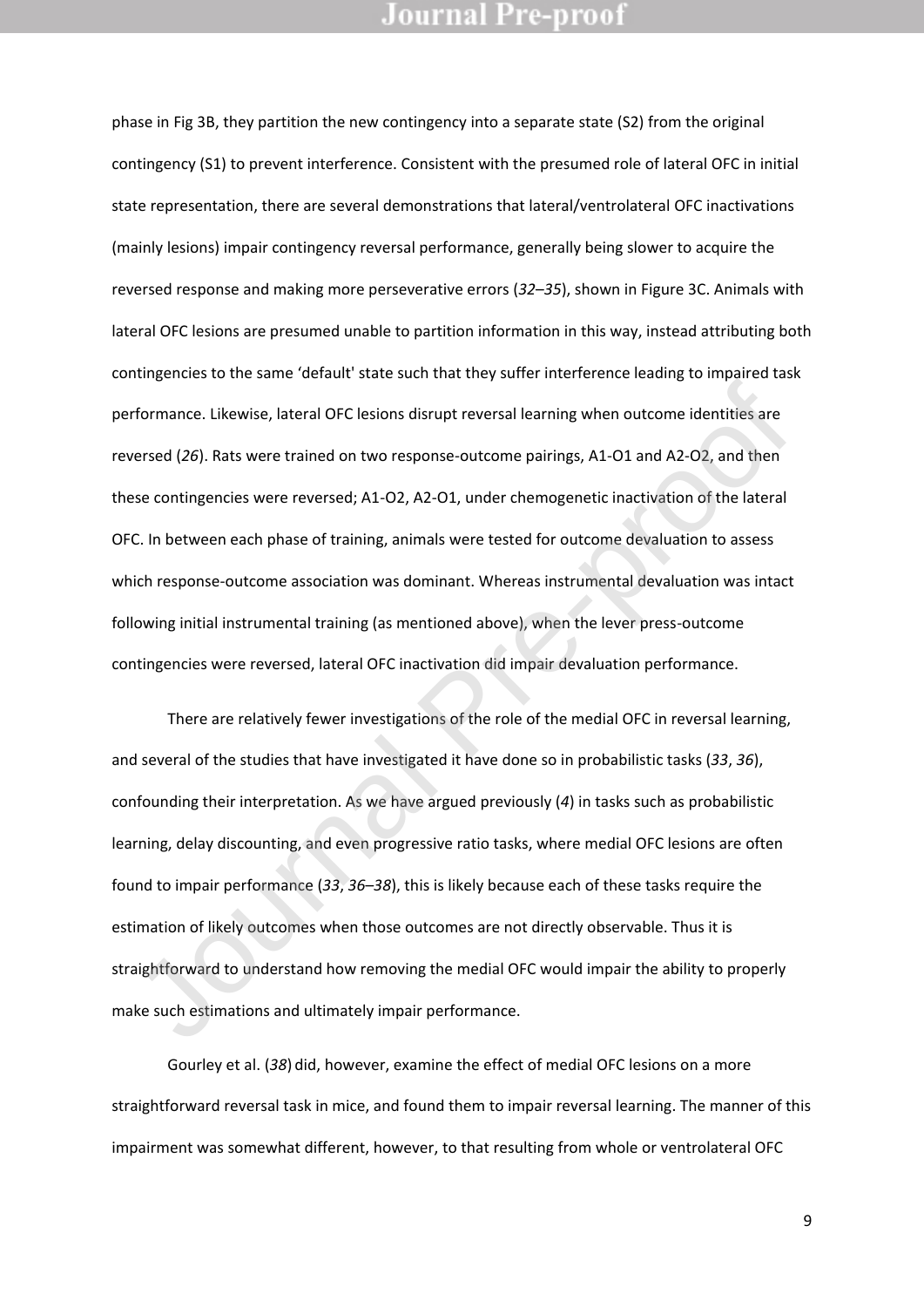lesions in the same study. Specifically, whereas ventrolateral OFC-lesioned mice were slower to learn the new (reversed) contingencies, medial OFC-lesioned mice were able to learn the new contingencies as readily as controls (represented in Figure 3C) but additionally performed more perseverative responses on the previously rewarded nose-poke. The fact that lesioned mice learned the new contingencies as quickly as controls suggests they were able to partition conflicting contingencies according to initial state (see<sup>1</sup> and Figure 3A-B). Instead, in line with our framework, the deficit may lie in their inability to appropriately extinguish the previously rewarded response, due to an inability to retrieve a representation of the expected outcome and appropriately assign an error-based learning mechanism to drive model-based extinction. Therefore, mice with medial OFC lesions would have had to rely on model-free processes alone to extinguish the initial contingency, causing slower extinction and more perseverative responses relative to controls.

More recently, Hervig, Robbins and colleagues (*39*) found that pharmacological inactivation of medial OFC *improved* reversal learning on a visual discrimination task, particularly in the early phase of learning. As they noted, this would be precisely the result if the medial OFC were responsible for mentally representing unobservable outcomes. This is because the animals with mOFC inactivation would be unable to recall the prior (pre-reversal) contingencies, and would thus experience less interference in acquiring the new (reversed) contingencies than controls. Indeed, interference between initial and reversed contingencies would be expected to be highest in controls during the early phases of reversal, and it is this phase in which they differed most from medial OFCinactivated animals. These authors further found that lateral OFC inactivation impaired reversal performance relative to controls, in line with the other findings we have noted above. They also found, however, that lateral OFC inactivations appeared to improve the learning of a novel visual discrimination task, which also involves new contingency learning and thus would imply a shift to a new state. If replicable, therefore, this finding might suggest that a narrowing of the current account is necessary, in a manner suggesting that lateral OFC state partitioning is only necessary when there e to an inability to retrieve a representation of the expected outcome and appropriately assign and the complete are representation of the expected outcome and appropriately assign and the medial OF (or the medial OF (or t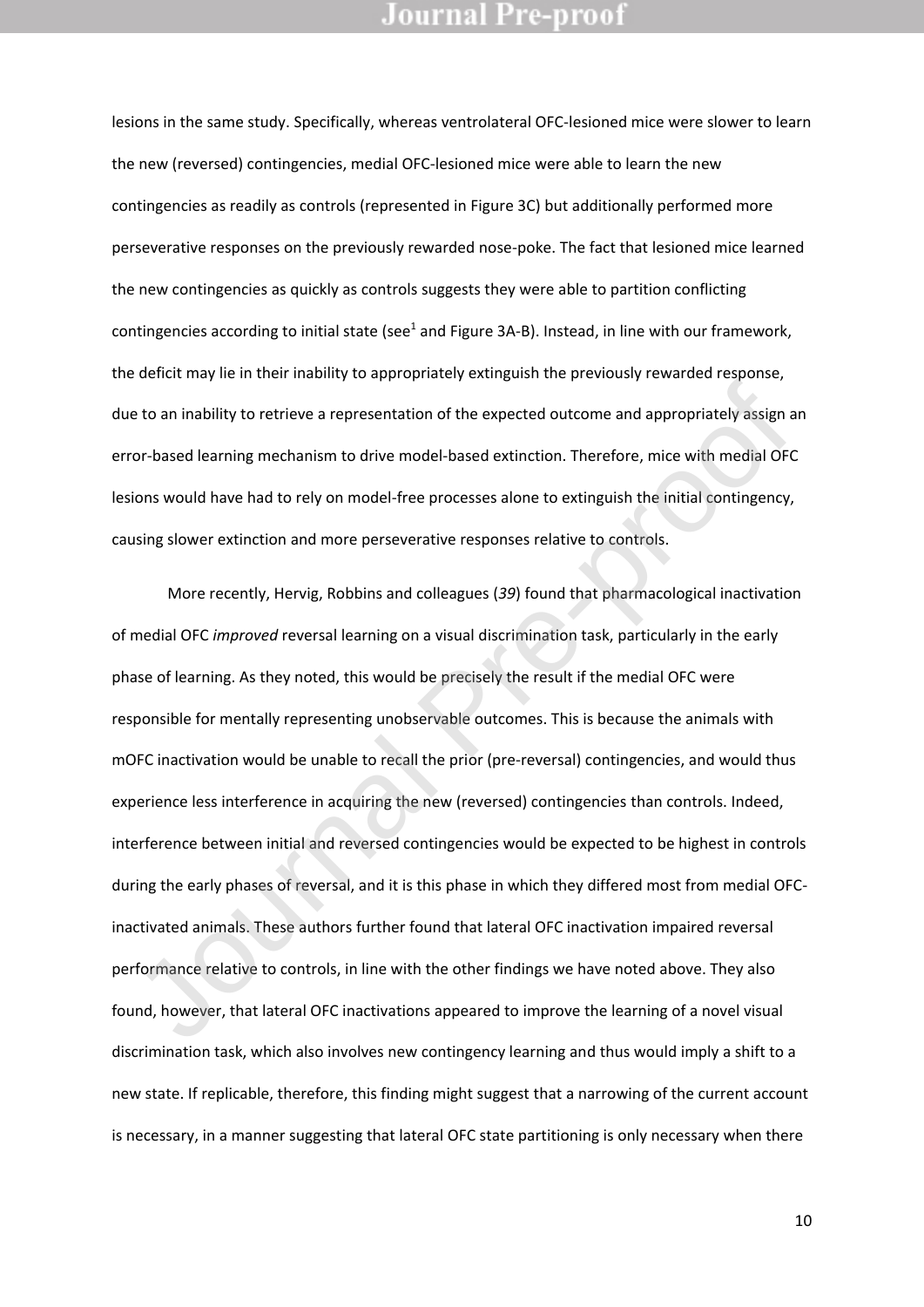is direct conflict between contingencies such as in reversal learning, but not when learning new associations.

#### *Contingency Degradation*

Like outcome devaluation, sensitivity to contingency degradation is considered characteristic of goal directed instrumental actions. A typical protocol is presented in Table 2. In Stage 1, animals are trained on two action-outcome contingencies, and then in Stage 2, animals receive additional, unsignalled deliveries of one of the outcomes (A1-O1/O1). This effectively reduces the contingency between that action and outcome (*4*, *40*). An animal using goal-directed control will reduce its responding on the degraded lever, whilst maintaining responding on the non-degraded lever (in accordance with the contingency criterion). We have previously argued that contingency degradation relies on the ability to separate the different contingencies learned in Stage 1 (original contingencies) and Stage 2 (degraded/nondegraded contingencies) into separate internal states(*40*). Importantly, however, because outcomes are present and observable throughout this task, an inability to infer terminal outcome states should not be necessary for intact degradation performance. Thus, our framework predicts that the lateral OFC but not the medial OFC should be critical for performance on this task. trained on two action-outcome contingencies, and then in Stage 2, animals receive additional,<br>signalled deliveries of one of the outcomes (A1-O1/O1). This effectively reduces the contingency<br>tween that action and outcome (

There is some support for this prediction. Specifically, we have found that an intact medial OFC was not necessary for contingency degradation performance using this design (*4*). Although the role of the lateral OFC in this exact procedure has not been tested, the selective knockdown of brain derived neurotrophic factor (BDNF) in the lateral OFC in mice has been found to abolish nominally instrumental (nose-poke) contingency degradation performance (*41*). It should be noted however, that the same authors (*42*) used the same procedure and found that chemogenetic inactivation of ventrolateral OFC had no effect on degradation learning, but it did have an effect on sustained degradation performance. Although our framework predicts an effect of lateral OFC inactivation on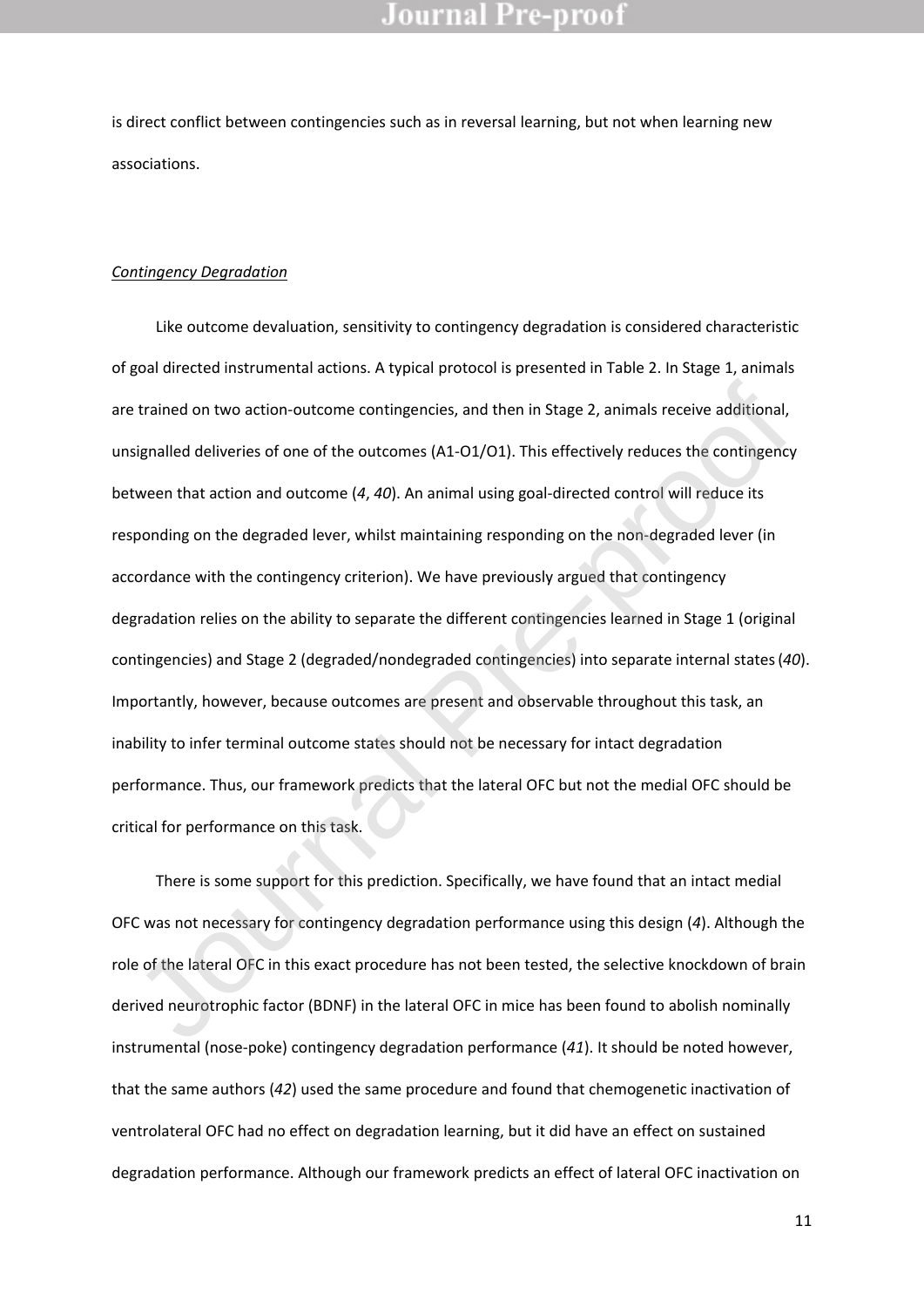both learning and performance of degradation, it is possible that the ventrolateral target of these inactivations has a slightly different function to the more lateral portion. Even more recent findings from the same group (*43*) support this notion, because when the ventrolateral OFC was again targeted in the same procedure, but viral spread was increased (and thus likely to have spread to the more lateral OFC), degradation learning was once again impaired. Alternately, the reason for this discrepancy may be methodological, as these studies used a somewhat different procedure to that we have described (here and in Table 2), in which responding no longer produced any contingent outcomes (contingency of -1 rather than 0). Thus, it is possible that this more acute version of the task encouraged learning according to model-free processes that could proceed in the absence of state inference.

Taken together, therefore, these studies support the notion that lateral OFC regulates contingency degradation, but more studies are needed using a purely instrumental (e.g. lever press) version of the task that does not involve extinction. For this task, our framework makes the clear prediction that lateral but not medial OFC inactivation should impair performance.

#### *Pavlovian-instrumental Transfer*

Although the results of OFC dysfunction in each of the tasks reviewed above provides clear evidence of the functional heterogeneity of medial and lateral OFC, this is not always the case. In specific Pavlovian-instrumental transfer (PIT; Table 2), for example, lesions of both medial and lateral OFC have been found to impair performance (*4*, *6*, *24*). In this task, rats are first trained to associate two stimuli with two unique outcomes (S1-O1, S2-O2). In the second, instrumental, phase of training, they are trained to perform two distinct actions for those same outcomes (A1-O1, A2- O2). On test, when presented with the stimuli and levers together for the first time, but no food outcomes, animals will typically respond on the lever associated with the same outcome as the stimulus that is being presented (e.g. S1: A1 > A2 due to the association of both S1 and A1 with O1). toomes (contingency of -1 rather than 0). Thus, it is possible that this more acute version of the<br>
Sk encouraged learning according to model-free processes that could proceed in the absence of<br>
the inference.<br>
Taken toget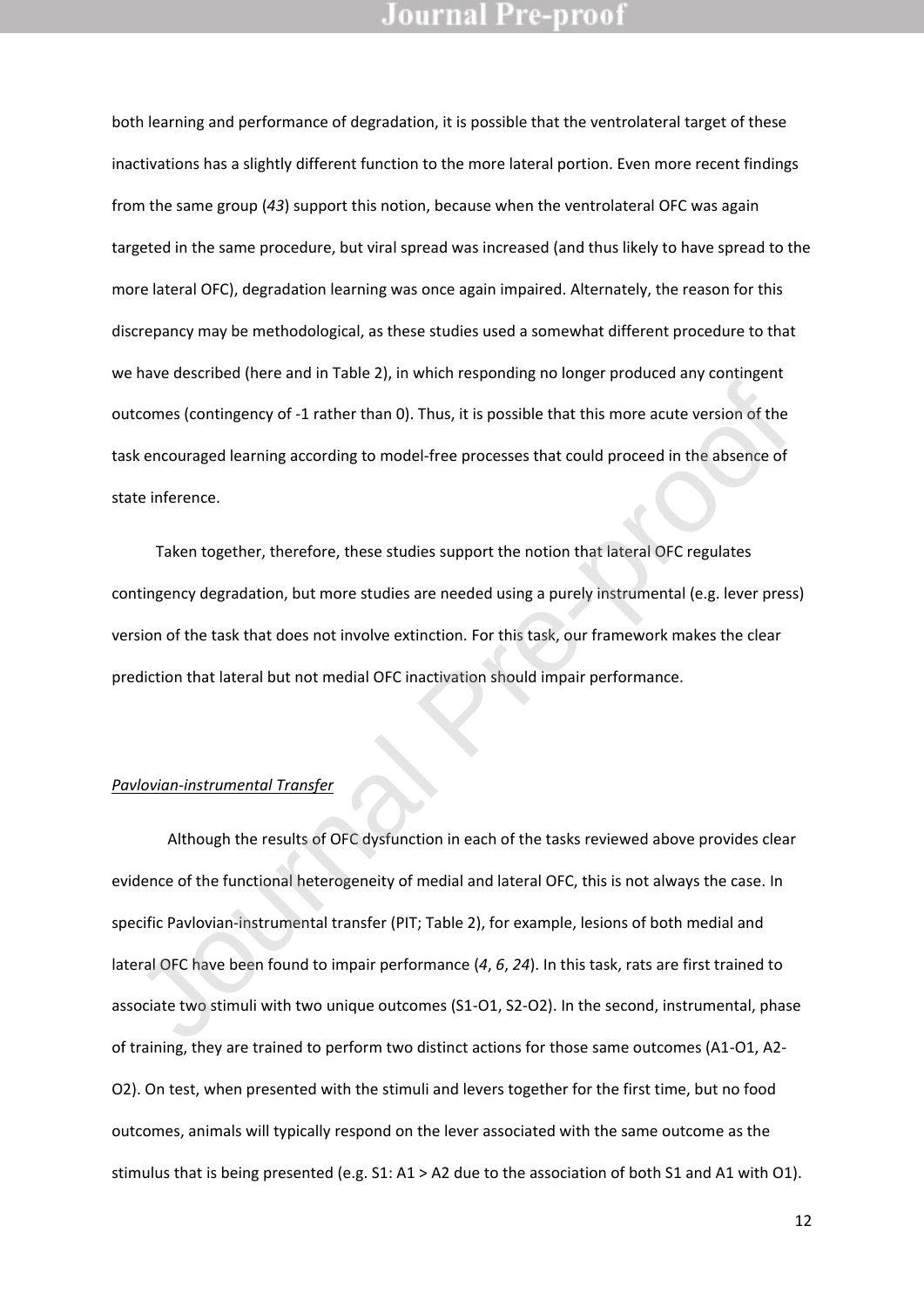We suggest that specific PIT requires the inference of both initial and terminal state representations to guide performance, which is why lesions of both have been found to affect its performance. Specifically, initial state information is necessary on test because this is the first time that the Pavlovian and instrumental contingency information learned during training must be inferred from memory, and integrated to drive responding on the correct lever. In addition, unobservable terminal state information about which lever earned which outcome must be inferred to drive responding on the correct lever. Thus, consistent with the aforementioned findings, our framework predicts a role for both lateral and medial OFC in this task.

#### *Do lateral and medial OFC represent state information in the same way for Pavlovian tasks?*

All of the studies we have reviewed so far have been either entirely, or predominantly, instrumental in nature. However, a number of studies have shown that the lateral OFC also appears to regulate learning and/or expression in a number of Pavlovian tasks such as (Pavlovian) devaluation (*25*, *44*–*46*), overexpectation (*47*), identity unblocking (*48*), and preconditioning (*49*). Furthermore, if the same framework outlined above were applied to these tasks, then it would be difficult to argue that lateral OFC is representing initial but not terminal states. In Pavlovian devaluation, for example, this task is usually employed in the absence of any conflicting contingencies. Thus, if we apply the same logic outlined above for the instrumental version of this task, lateral OFC inactivations should leave it intact, but this is clearly not the case (*25*, *44*–*46*). For the same of this track is the function in the same way for Pavilovian Losks?<br>
Journal and medial OFC represent state information in the same way for Pavilovian Losks?<br>
All of the studies we have reviewed so far have be

We believe that the reason for this might lie in the fundamental difference in how the cognitive map of a Pavlovian versus an instrumental devaluation task is mentally represented. Specifically, in an instrumental task an action must be performed in order to transition through states (referred to as the 'transition function' (*50*)). In our tea example above (Figure 1), the individual switches on the kettle to transition into the 'kettle on' state and the individual will not transition to that state if that action is not performed. This is not the case in Pavlovian studies in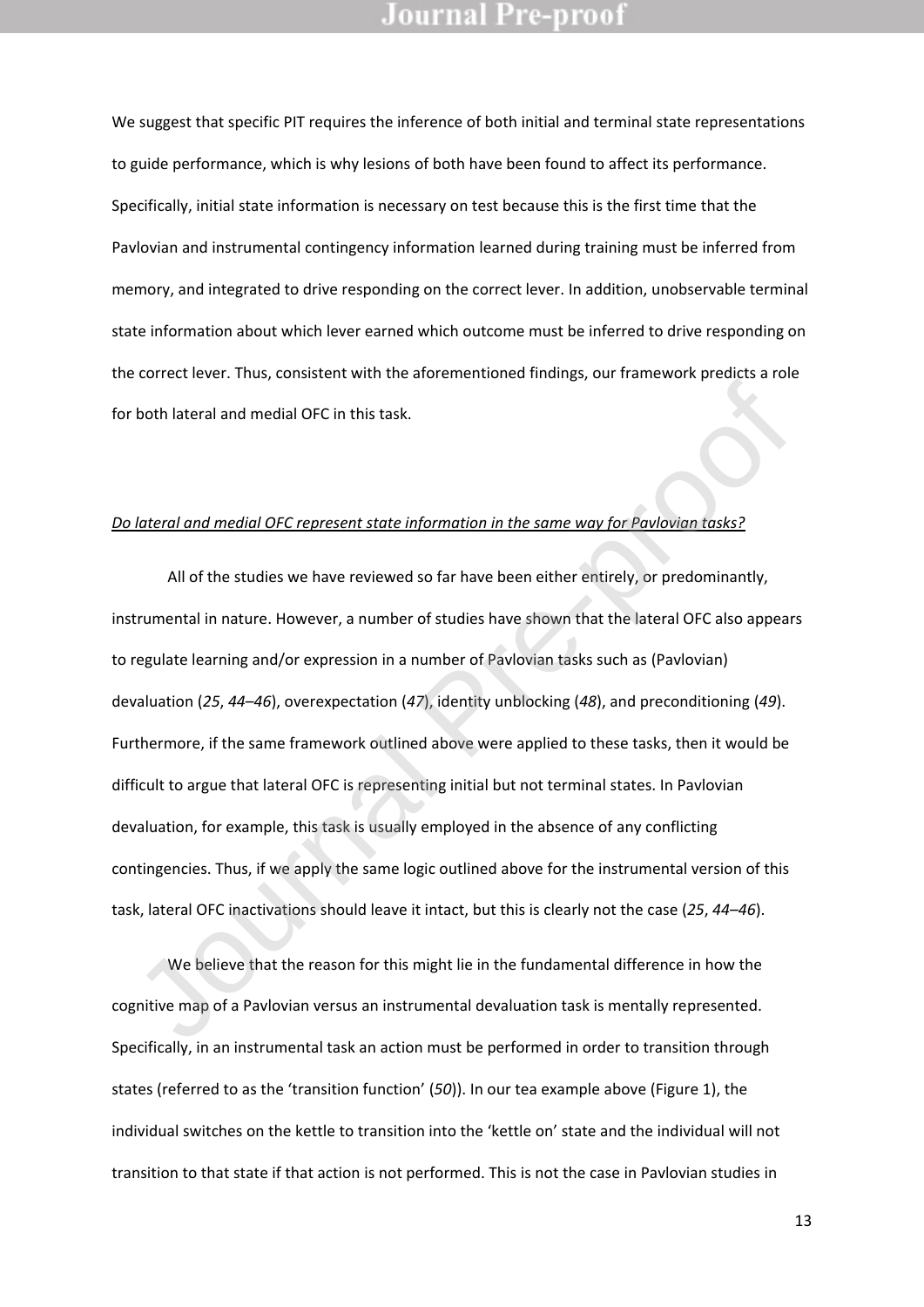which a cue (e.g. a tone) is typically presented, and food is delivered to the food receptacle regardless of the animal's actions. Thus, the animal transitions into a 'food delivered' state without performing any action (note that entry into the food receptacle could be seen as potentially instrumental, but could also be a Pavlovian conditioned response to the sight of the food). As such, it is not clear exactly what would lead to the state-to-state transition in a 'model-based' cognitive map of a Pavlovian task (time? Sequence of events?), and as has been noted in articles regarding the potential model-based nature of some Pavlovian responses (*51*, *52*) the algorithm – and hence the transition function – for model-based Pavlovian learning is still unknown.

This is relevant to the current argument, because the separation of initial and terminal states in instrumental studies is reliant on the action-based transitions between them. In the absence of such transitions, it is difficult to say what the potential role of medial versus lateral OFC in Pavlovian studies might be. Further, it has been argued (*51*, *53*) that in Pavlovian conditioning, the stimuli may take on properties of the outcome in a way that does not occur in instrumental conditioning (referred to as 'stimulus substitution'), and indeed phenomena such as conditioned reinforcement (*54*) and second-order conditioning (*55*) support this claim. If this is indeed the case, then this would suggest that it is difficult (if not impossible) to separate initial versus terminal state information in such studies, because the presentation of a cue itself has taken on properties of both the cue and outcome – i.e. the initial and terminal states. As such, there may be no role for the medial OFC in Pavlovian learning, as this is fulfilled by the Pavlovian cue which is fully observable. Instead, such learning relies on the lateral OFC to retrieve a representation of task structure, but only when Pavlovian cues are ambiguous (*3*). Alternatively, it is possible that the framework we have outlined here applies solely to instrumental studies, and that medial versus lateral OFC might have very different roles in Pavlovian studies that may or may not be related to state representation. More research is clearly needed to tease apart these many possibilities. Instition function – for model-based Pavlovian learning is still unknown.<br>
This is relevant to the current argument, because the separation of initial and terminal<br>
Ites in instrumental studies is reliant on the action-bas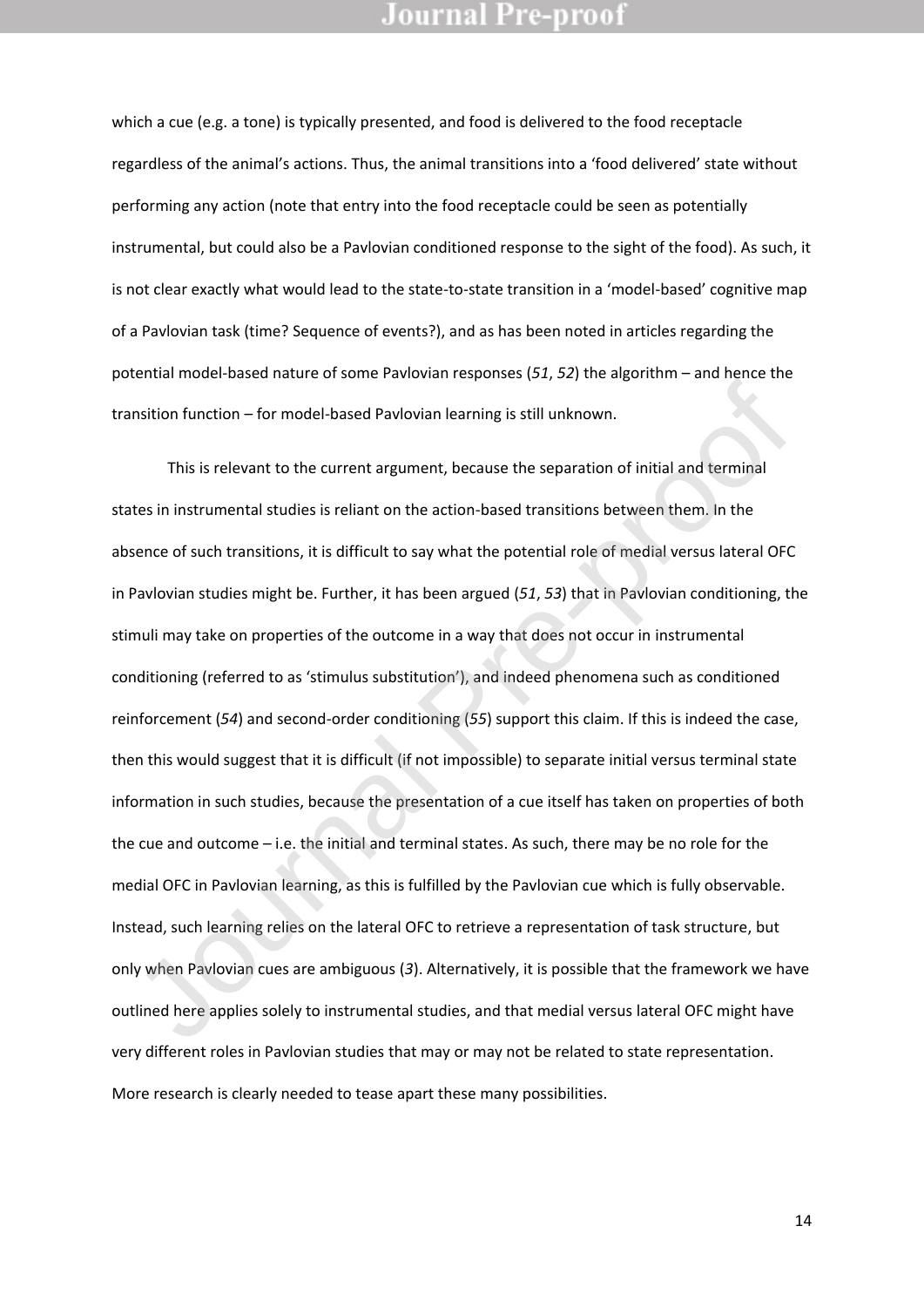#### *Medial versus lateral orbitofrontal cortical function across species*

Although the studies reviewed here have primarily been conducted in rodents, we believe it is possible that these relative roles for medial and lateral OFC could apply across species. The question of degree of OFC homology between rodents and primates (including humans) in particular is still under debate, although it is generally accepted the OFC is much more developed in primates (*56*). Most notable are differences with regards to cytoarchitecture: rodents differ from primates in that they possess only agranular but not dysgranular or granular cortex (*57*) (although its composition is similar to that of primates (*58*)). Anatomical circuitry does provide some homological support as OFC-striatal (*13*) and OFC-thalamic (*59*) connections appear to be topographically similar across species. Most notably for current purposes, there is abundant evidence that the medial and lateral OFC share somewhat overlapping but distinct projection networks in both rodents (*23*, *60*) and primates (*58*, *59*).

There are also similarities with regards to the functions ascribed to human/primate and rodent OFC and their consequences for associative learning mechanisms. For instance, there is substantial evidence that the primate OFC is involved in encoding expected or abstract reinforcer value (*61*), choice alternatives (*62*, *63*), or the sensory properties of reinforcers (*56*, *64*), but not the specific motor response chosen (*65*). These findings are consistent with our claims because the inference of a terminal state by medial OFC involves integrating expected and abstract reinforcer value, as well as the sensory properties of reinforcers. Likewise, if lateral OFC provides information about initial task state, as we have also claimed, this would be reflected in neuronal responses relating to choice alternatives. Critically, as has been suggested in the primate literature (*66*), we propose that the actual choices and therefore activity related to motor responses, occurs downstream of the OFC, likely in striatal regions (*12*). at they possess only agranular but not dysgranular or granular cortex (57) (although its<br>mposition is similar to that of primates (58)). Anatomical circuitry does provide some homologic<br>pport as OFC-striatal (13) and OFC-t

The notion that medial and lateral OFC are functionally separable in primates also appears to be borne out by data from primate lesion studies. For example, there are several findings suggesting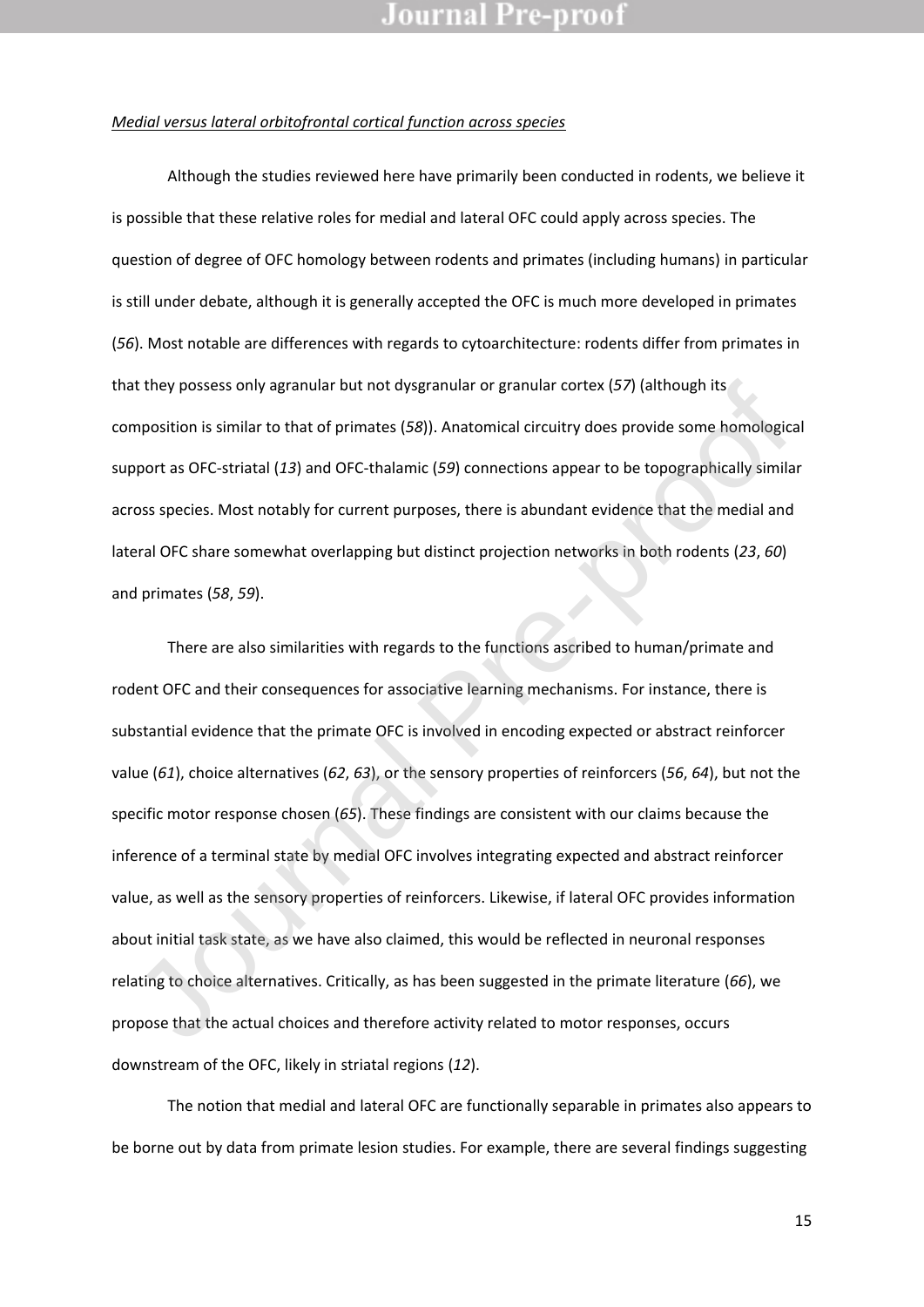that primates with lateral OFC damage are, like rodents, particularly impaired on tasks that require altering behaviour when reinforcement contingencies change, such as contingency reversal and goGo/nogo NoGo tasks (64, 65). Medial OFC lesions on the other hand impair devaluation performance in macaques (66) just as they do in rodents (4). Moreover, there have been at least two studies conducted in humans that have specifically provided evidence for cognitive mapping and its dependence on OFC (2, 12). Taken together, therefore, we suggest that at the level of associative learning and the expression of learned associations, there are significant parallels between the primate and rodent OFC.

Whether our account of medial versus lateral OFC function applies across species or not, it is undeniable that any OFC-based representations of an individual's goals or location in task space would be substantially more complex in primates. For example, for rodents and other lower-order (i.e. non-primate) mammals, effective reinforcers are almost exclusively those related to immediate biological requirements for survival (i.e. food, shelter, reproduction), or stimuli that have become associated with those outcomes. In contrast, humans and to some extent other primates, exist in rich and complex social worlds, where types of reinforcement extend well beyond the boundaries of biological requirement to meet higher-order emotional needs. Indeed, it has been argued that emotions are states elicited by goals or reinforcers (*67*) and the role of the human (and primate) OFC in this context is to decode and represent reinforcers and the reward value of stimuli that predict them. It is along these lines that we propose that primate and rodent OFC are most likely to differ; humans are capable of selecting goals that will provide complex emotional reinforcement associated with, for example, altruism, trust, humour, and pride. It remains unclear what role, if any, rodent OFC plays in complex emotion, and along these lines significant differences may emerge. mate and rodent OFC.<br>Whether our account of medial versus lateral OFC function applies across species or not, it<br>deniable that any OFC-based representations of an individual's goals or location in task space<br>ould be substa

#### *Heterogeneity within the Orbitofrontal Cortex*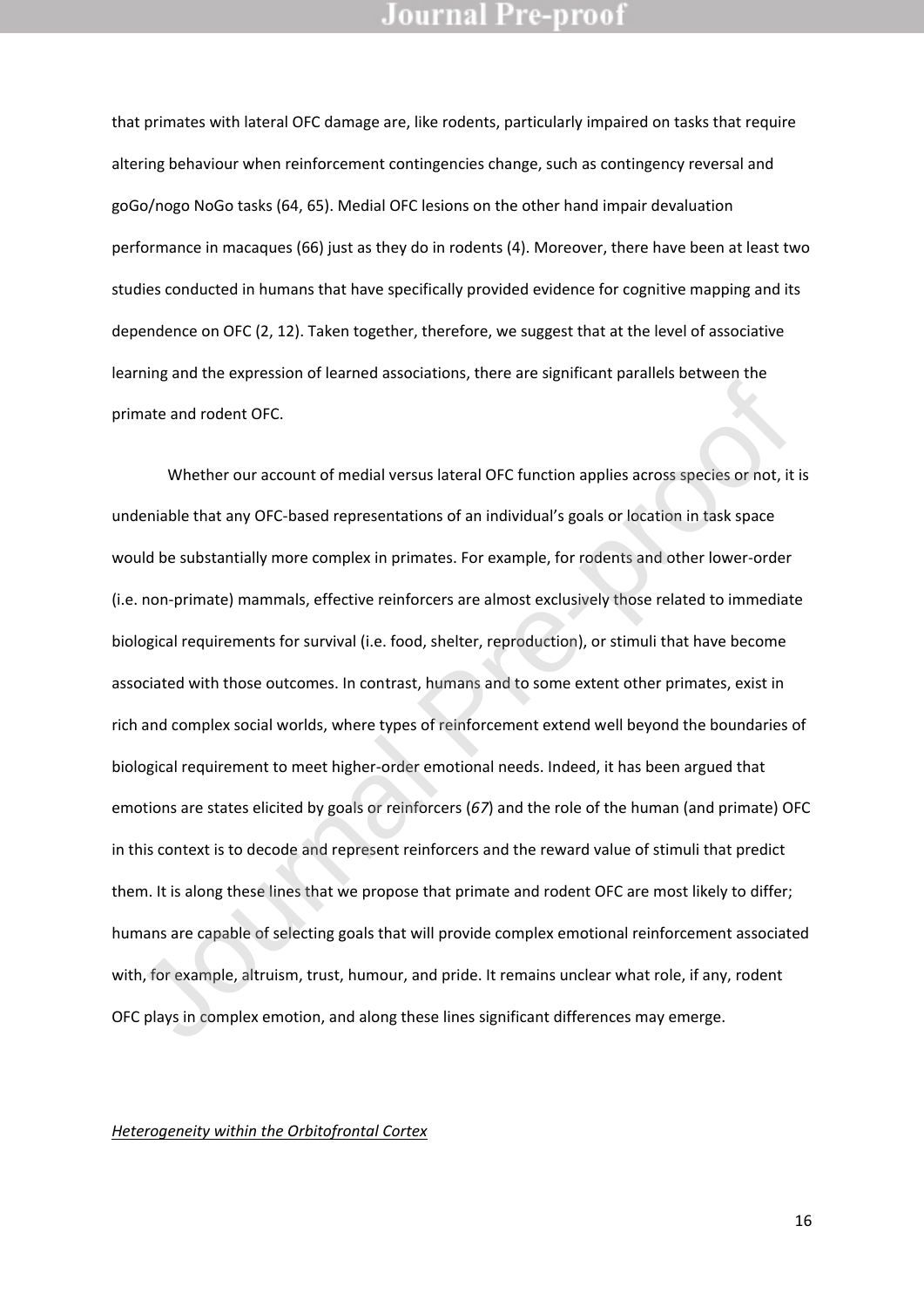Here we have reviewed studies that investigate the distinct functions of medial and lateral subregions of OFC. However it is worth noting that even within different subregions of OFC, subpopulations of neurons have shown a remarkable degree of heterogeneity with regards to the types of functions they subserve. Electrophysiological studies in rats and monkeys have discovered, for example, that a subpopulation of neurons located within the lateral OFC preferentially codes for value (*65*), but others have different lateral OFC populations that respond to outcome identities, outcome location, or even responses, independently of value (*68*–*70*). Moreover, these differing responses are not always static across the changing conditions of the task, with some OFC neurons observed to respond to value prior to reversal and then stop responding to value after reversal, in a seemingly context (or state) dependent manner(*70*). An even more recent study has managed to optogenetically manipulate distinct populations of cells within lateral OFC that either selectively responded to feeding or social interaction experiences, and found differing effects on both types of behaviour(*71*). Studies such as these complement the notion that the OFC integrates the rich and varied range of information that is necessary to form representations of state, and further suggest that intercellular processes may contribute to such representations. sponses are not always static across the changing conditions of the task, with some OFC neurons<br>served to respond to value prior to reversal and then stop responding to value after reversal, in<br>emingly context (or state) d

Finally, we wish to conclude by re-iterating that although we have here proposed different roles for medial and lateral OFC in representing terminal versus initial states, respectively, these roles are likely achieved interdependently rather than independently. For example, although we have argued that medial OFC does not infer initial states directly, medial OFC-dependent retrieval of particular outcomes (terminal states) may sometimes be necessary for the accurate inference of the initial state. A potential example can be drawn from Pavlovian-instrumental transfer, in which the presentation of a stimulus may retrieve a representation of its associated outcome (terminal state), and infer the availability of that outcome in the initial state, promoting selection of the response that will deliver it. An alternative real-world example might be if you visit your regular café under the understanding it is Saturday (initial state) and you therefore infer from your knowledge that the daily special is steak (outcome state). The converse can also true; when you see that the daily special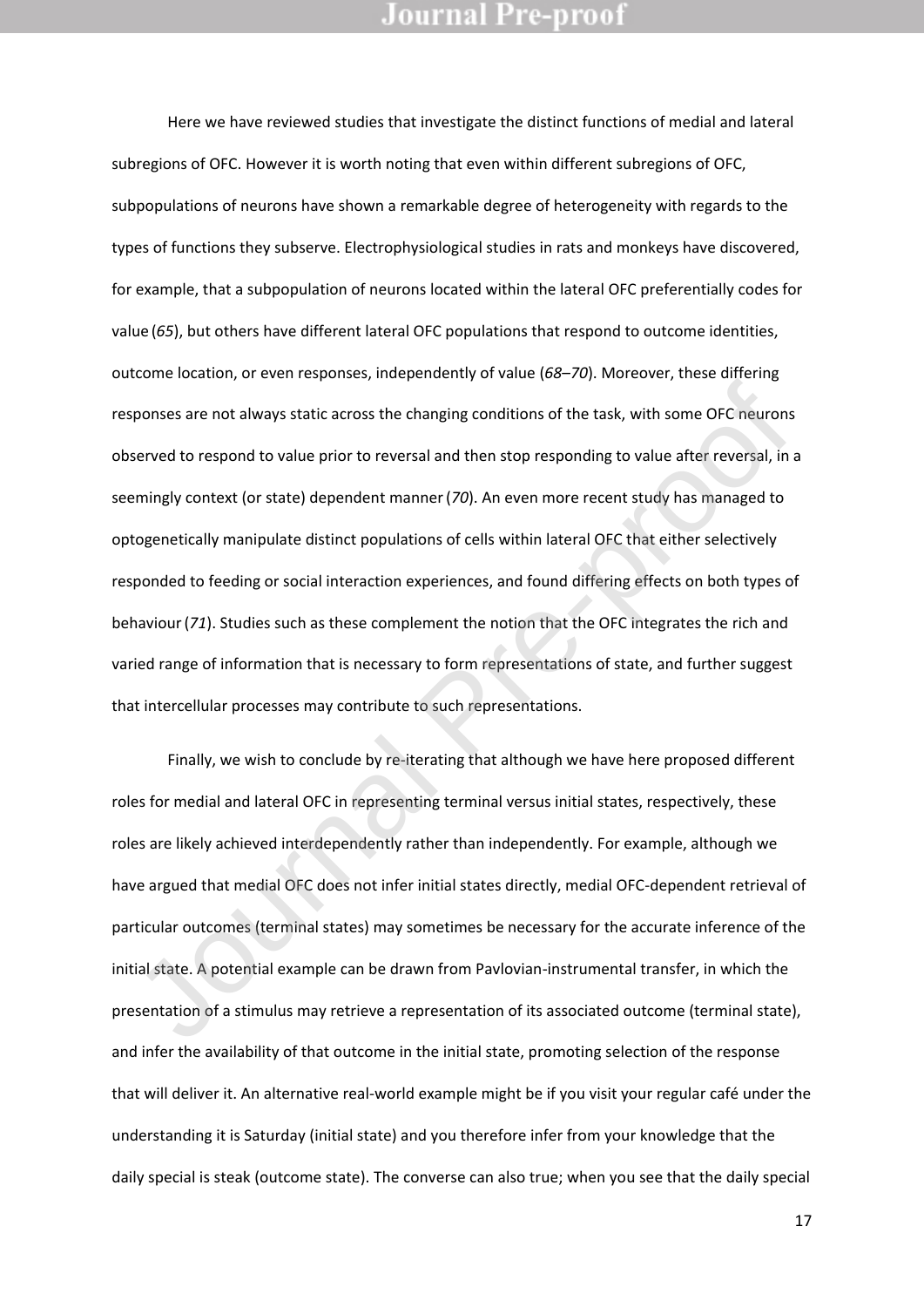offered is steak (outcome state), you may infer that today must be Saturday (initial state). In this way, it is possible to imagine many scenarios in which the medial and lateral OFC regions might work in concert to achieve a cohesive cognitive map of task space.

**Acknowledgements: We thank Bernard Balleine, Melissa Sharpe, Amir Dezfouli, and Marios Panayi for helpful discussions and comments regarding this manuscript.** 

**This work was supported by the National Health and Medical Research Council of**  This work was supported by the National Health and Medical Research Council of Australia Grant (GNT 1148244) awarded to L.A.B. **Journal Pre-proof of Australia Grant (GNT 1148244)** awarded to L.A.B.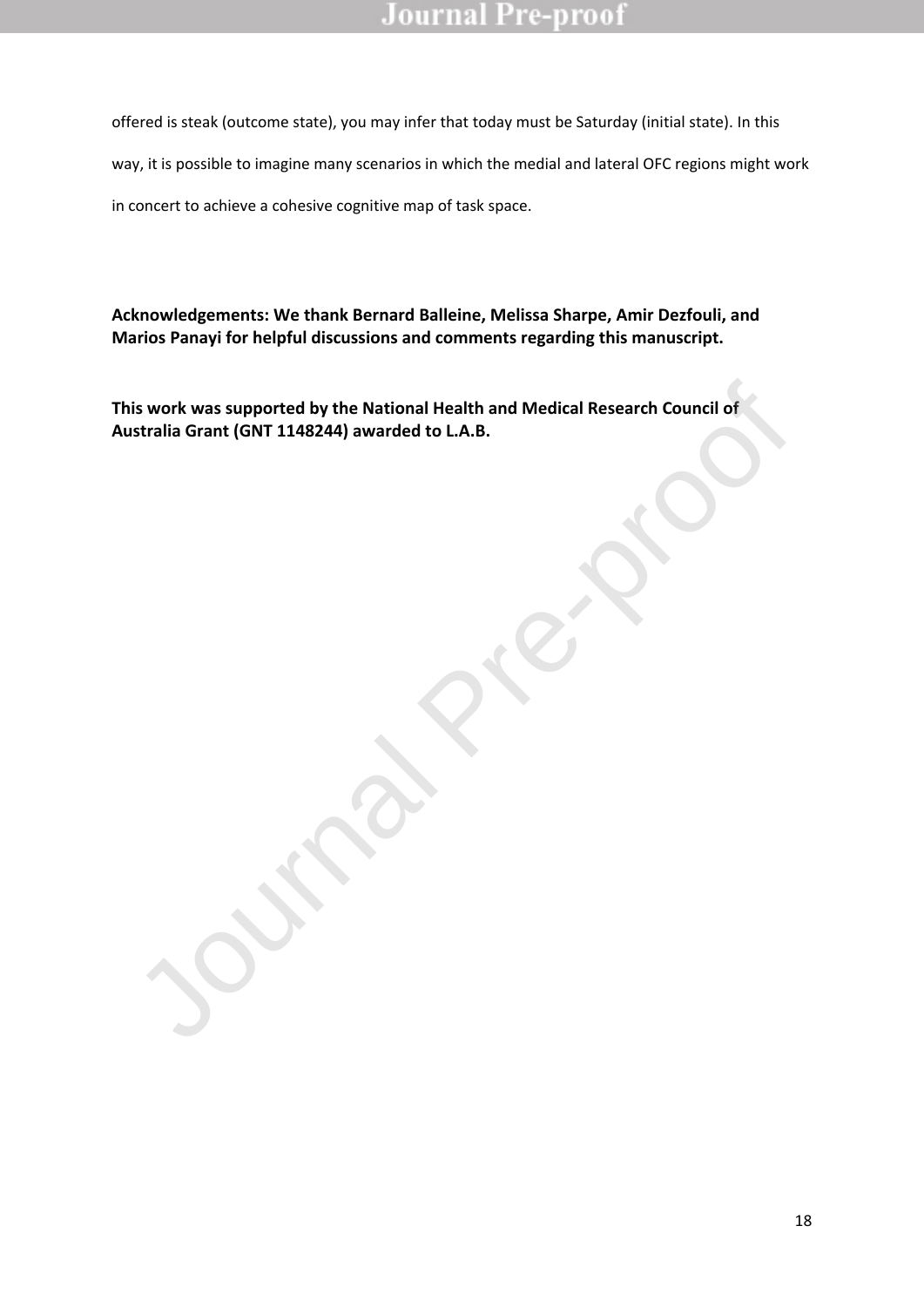### **References**

- 1. R. C. Wilson, Y. K. Takahashi, G. Schoenbaum, Y. Niv, Orbitofrontal Cortex as a Cognitive Map of Task Space. *Neuron*. **81**, 267–279 (2014).
- 2. N. W. Schuck, M. B. Cai, R. C. Wilson, Y. Niv, Human Orbitofrontal Cortex Represents a Cognitive Map of State Space. *Neuron*. **91**, 1402–1412 (2016).
- 3. M. J. Sharpe, T. Stalnaker, N. W. Schuck, S. Killcross, G. Schoenbaum, Y. Niv, An Integrated Model of Action Selection: Distinct Modes of Cortical Control of Striatal Decision Making. *Annu. Rev. Psychol.* **70**, 53–76 (2019).
- 4. L. A. Bradfield, A. Dezfouli, M. Van Holstein, B. Chieng, B. W. Balleine, Medial Orbitofrontal Cortex Mediates Outcome Retrieval in Partially Observable Task Situations. *Neuron*. **88**, 1268–1280 (2015).
- 5. A. Izquierdo, Functional heterogeneity within rat orbitofrontal cortex in reward learning and decision making. *J. Neurosci.* **37**, 10529–10540 (2017).
- 6. L. A. Bradfield, G. Hart, B. W. Balleine, Inferring action-dependent outcome representations depends on anterior but not posterior medial orbitofrontal cortex. *Neurobiol. Learn. Mem.* **155**, 463–473 (2018).
- 7. M. P. H. Gardner, J. C. Conroy, C. V. Styer, T. Huynh, L. R. Whitaker, G. Schoenbaum, Medial orbitofrontal inactivation does not affect economic choice. *Elife*, e38963 (2018).
- 8. S. Bouret, B. J. Richmond, Ventromedial and Orbital Prefrontal Neurons Differentially Encode Internally and Externally Driven Motivational Values in Monkeys. *J. Neurosci.* **30**, 8591–8601 (2010).
- 9. M. P. Noonan, J. Sallet, P. H. Rudebeck, M. J. Buckley, M. F. Rushworth, Does the medial orbitofrontal cortex have a role in social valuation? *Eur. J. Neurosci.* **31**, 2341–2351 (2010).
- 10. M. Malvaez, C. Shieh, M. D. Murphy, V. Y. Greenfield, K. M. Wassum, Distinct cortical– amygdala projections drive reward value encoding and retrieval. *Nat. Neurosci.* **22**, 762–769 (2019).
- 11. P. H. Rudebeck, E. A. Murray, Dissociable Effects of Subtotal Lesions within the Macaque Orbital Prefrontal Cortex on Reward-Guided Behavior. *J. Neurosci.* **31**, 10569–10578 (2011).
- 12. S. Nonomura, K. Nishizawa, Y. Sakai, Y. Kawaguchi, S. Kato, M. Uchigashima, M. Watanabe, K. Yamanaka, K. Enomoto, S. Chiken, H. Sano, S. Soma, J. Yoshida, K. Samejima, M. Ogawa, K. Kobayashi, A. Nambu, Y. Isomura, M. Kimura, Monitoring and Updating of Action Selection for Goal-Directed Behavior through the Striatal Direct and Indirect Pathways. *Neuron*. **99**, 1302-1314.e5 (2018). Annu, nev. Psychol. N, saa-76 (2019).<br>
L. A. Bradfield, A. Dexfouli, M. Van Holstein, B. Chieng, B. W. Balleine, Medial Orbitofrontal<br>
Cortex Mediates Outcome Retrieval in Partially Observable Task Situations. Neuron. 88,<br>
- 13. S. R. Heilbronner, J. Rodriguez-Romaguera, G. J. Quirk, H. J. Groenewegen, S. N. Haber, Circuit-Based Corticostriatal Homologies Between Rat and Primate. *Biol. Psychiatry*. **80**, 509– 521 (2016).
- 14. N. W. Schuck, Y. Niv, Sequential replay of nonspatial task states in the human hippocampus. *Science (80-. ).* **364**, eaaw5181 (2019).
- 15. A. Dickinson, B. Balleine, Motivational control of goal-directed action. *Anim. Learn. Behav.* **22**,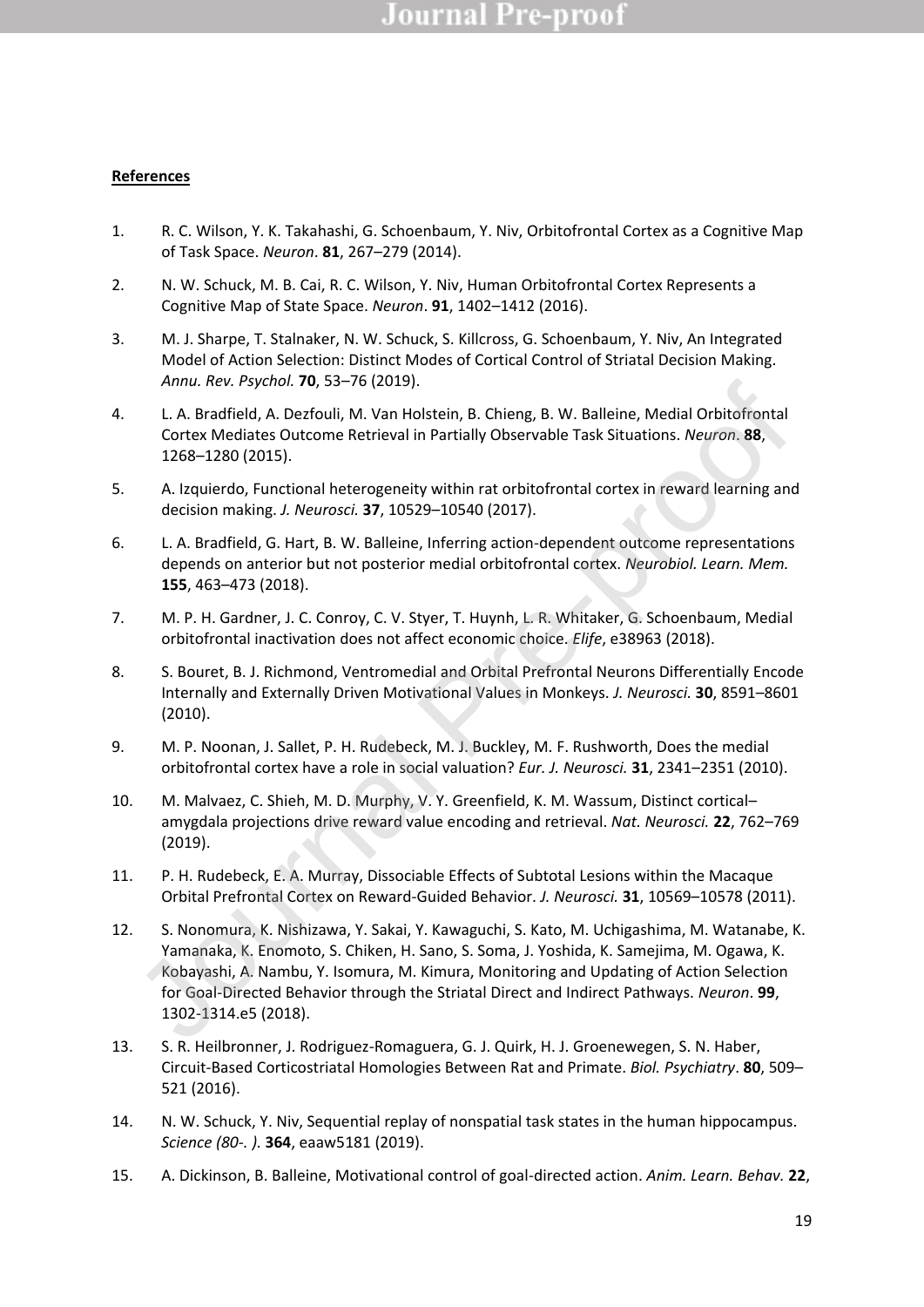1–18 (1994).

- 16. H. H. Yin, B. J. Knowlton, B. W. Balleine, Lesions of dorsolateral striatum preserve outcome expectancy but disrupt habit formation in instrumental learning. *Eur. J. Neurosci.* **19**, 181–189 (2004).
- 17. H. H. Yin, B. J. Knowlton, B. W. Balleine, Blockade of NMDA receptors in the dorsomedial striatum prevents action-outcome learning in instrumental conditioning. *Eur. J. Neurosci.* **22**, 505–512 (2005).
- 18. H. H. Yin Ostlund, S.B., Knowlton, B.J. and Balleine, B.W., The role of the dorsomedial striatum in instrumental conditioning. *Eur. J. Neurosci.* **22**, 513–23 (2005).
- 19. N. D. Daw, Y. Niv, P. Dayan, Uncertainty-based competition between prefrontal and dorsolateral striatal systems for behavioral control. *Nat. Neurosci.* **8**, 1704–1711 (2005).
- 20. A. Dezfouli, B. W. Balleine, Habits, action sequences and reinforcement learning. *Eur. J. Neurosci.* **35**, 1036–1051 (2012).
- 21. R. L. Reep, J. V. Corwin, V. King, Neuronal connections of orbital cortex in rats: Topography of cortical and thalamic afferents. *Exp. Brain Res.* **111**, 215–232 (1996).
- 22. A. J. McDonald, F. Mascagni, L. Guo, Projections of the medial and lateral prefrontal cortices to the amygdala: a Phaseolus vulgaris leucoagglutinin study in the rat. *Neuroscience*. **71**, 55– 75 (1996).
- 23. W. B. Hoover, R. P. Vertes, Projections of the medial orbital and ventral orbital cortex in the rat. *J. Comp. Neurol.* **519**, 3766–3801 (2011).
- 24. S. B. Ostlund, B. W. Balleine, Orbitofrontal Cortex Mediates Outcome Encoding in Pavlovian But Not Instrumental Conditioning. *J. Neurosci.* **27**, 4819–4825 (2007).
- 25. M. C. Panayi, S. Killcross, Functional heterogeneity within the rodent lateral orbitofrontal cortex dissociates outcome devaluation and reversal learning deficits. *Elife*, e37357 (2018).
- 26. S. L. Parkes, P. M. Ravassard, J.-C. Cerpa, M. Wolff, G. Ferreira, E. Coutureau, Insular and Ventrolateral Orbitofrontal Cortices Differentially Contribute to Goal-Directed Behavior in Rodents. *Cereb. Cortex*. **28**, 2313–2325 (2018).
- 27. N. T. Lichtenberg, Z. T. Pennington, S. M. Holley, V. Y. Greenfield, C. Cepeda, M. S. Levine, K. M. Wassum, Basolateral Amygdala to Orbitofrontal Cortex Projections Enable Cue-Triggered Reward Expectations. *J. Neurosci.* **37**, 8374–8384 (2017). orsolateral striatal systems for benavioral control. Not. Neurosci. 8, 1704–1711 (2005).<br>
A. Dezfouli, B. W. Balleine, Habits, action sequences and reinforcement learning. Eur. J.<br>
Neurosci. 35, 1036–1051 (2012).<br>
R. L. Re
- 28. C. M. Gremel, R. M. Costa, Orbitofrontal and striatal circuits dynamically encode the shift between goal-directed and habitual actions. *Nat. Commun.* **4**, 2264 (2013).
- 29. C. M. Gremel, J. H. Chancey, B. K. Atwood, G. Luo, R. Neve, C. Ramakrishnan, K. Deisseroth, D. M. Lovinger, R. M. Costa, Endocannabinoid Modulation of Orbitostriatal Circuits Gates Habit Formation. *Neuron*. **90**, 1312–1324 (2016).
- 30. S. J. Gershman, D. M. Blei, Y. Niv, Context, Learning, and Extinction. *Psychol. Rev.* **117**, 197– 209 (2010).
- 31. S. J. Gershman, Y. Niv, Exploring a latent cause theory of classical conditioning. *Learn. Behav.* **40**, 255–268 (2012).
- 32. Y. Chudasama, T. W. Robbins, Dissociable Contributions of the Orbitofrontal and Infralimbic Cortex to Pavlovian Autoshaping and Discrimination Reversal Learning: Further Evidence for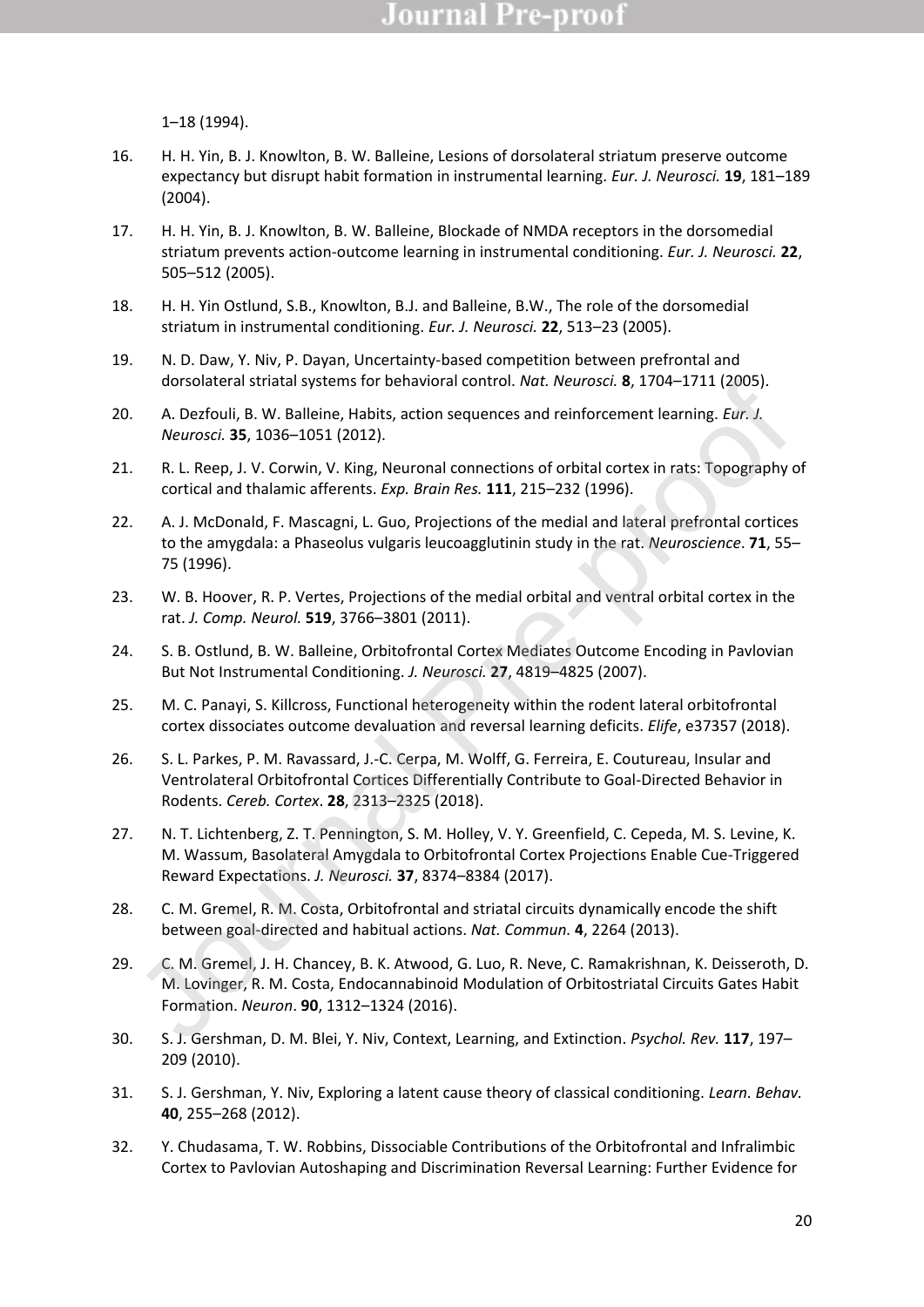the Functional Heterogeneity of the Rodent Frontal Cortex. *J. Neurosci.* **23**, 8771–8780 (2003).

- 33. G. L. Dalton, N. Y. Wang, A. G. Phillips, S. B. Floresco, Multifaceted Contributions by Different Regions of the Orbitofrontal and Medial Prefrontal Cortex to Probabilistic Reversal Learning. *J. Neurosci.* **36**, 1996–2006 (2016).
- 34. G. Schoenbaum, S. L. Nugent, M. P. Saddoris, B. Setlow, Orbitofrontal lesions in rats impair reversal but not acquisition of go, no-go odor discriminations. *Neuroreport*. **13**, 885–890 (2002).
- 35. G. Schoenbaum, B. Setlow, M. P. Saddoris, M. Gallagher, Encoding Predicted Outcome and Acquired Value in Orbitofrontal Cortex during Cue Sampling Depends upon Input from Basolateral Amygdala. *Neuron*. **39**, 855–867 (2003).
- 36. A. C. Mar, A. L. J. Walker, D. E. Theobald, D. M. Eagle, T. W. Robbins, Dissociable Effects of Lesions to Orbitofrontal Cortex Subregions on Impulsive Choice in the Rat. *J. Neurosci.* **31**, 6398–6404 (2011).
- 37. A. Münster, W. Hauber, Medial Orbitofrontal Cortex Mediates Effort-related Responding in Rats. *Cereb. Cortex*. **28**, 4379–4389 (2018).
- 38. S. L. Gourley, A. S. Lee, J. L. Howell, C. Pittenger, J. R. Taylor, Dissociable regulation of instrumental action within mouse prefrontal cortex. *Eur. J. Neurosci.* **32**, 1726–1734 (2010).
- 39. M. E. Hervig, L. Fiddian, L. Piilgaard, T. Božič, M. Blanco-Pozo, C. Knudsen, S. F. Olesen, J. Alsiö, T. W. Robbins, Dissociable and Paradoxical Roles of Rat Medial and Lateral Orbitofrontal Cortex in Visual Serial Reversal Learning. *Cereb. Cortex*, 1–14 (2019).
- 40. L. Bradfield, J. Bertran-Gonzalez, B. Chieng, B. W. Balleine, The Thalamostriatal Pathway and Cholinergic Control of Goal-Directed Action: Interlacing New with Existing Learning in the Striatum. *Neuron*. **79**, 153–166 (2013).
- 41. K. S. Zimmermann, J. A. Yamin, D. G. Rainnie, K. J. Ressler, S. L. Gourley, Connections of the Mouse Orbitofrontal Cortex and Regulation of Goal-Directed Action Selection by Brain-Derived Neurotrophic Factor. *Biol. Psychiatry*. **81**, 366–377 (2017).
- 42. K. S. Zimmermann, C. Li, D. G. Rainnie, K. J. Ressler, S. L. Gourley, Memory Retention Involves the Ventrolateral Orbitofrontal Cortex: Comparison with the Basolateral Amygdala. *Neuropsychopharmacology*. **43**, 373–383 (2018).
- 43. A. J. Whyte, H. W. Kietzman, A. M. Swanson, L. M. Butkovich, B. R. Barbee, G. J. Bassell, C. Gross, S. L. Gourley, Reward-Related Expectations Trigger Dendritic Spine Plasticity in the Mouse Ventrolateral Orbitofrontal Cortex. *J. Neurosci.* **39**, 4595–4605 (2019).
- 44. C. L. Pickens, M. P. Saddoris, B. Setlow, M. Gallagher, P. C. Holland, G. Schoenbaum, Different Roles for Orbitofrontal Cortex and Basolateral Amygdala in a Reinforcer Devaluation Task. *J. Neurosci.* **23**, 11078–11084 (2003). . A. C. Mar, A. L. J. Walker, D. E. Theobald, D. M. Eagle, T. W. Robbins, Dissociable Effects of<br>Lesions to Orbitofrontal Cortex Subregions on Impulsive Choice in the Rat. J. Neurosci. 31,<br>6398-6404 (2011).<br>A. Münster, W.
- 45. M. Gallagher, R. W. McMahan, G. Schoenbaum, Orbitofrontal Cortex and Representation of Incentive Value in Associative Learning. *J. Neurosci.* **19**, 6610–6614 (1999).
- 46. A. Izquierdo, E. A. Murray, Combined Unilateral Lesions of the Amygdala and Orbital Prefrontal Cortex Impair Affective Processing in Rhesus Monkeys. *J. Neurophysiol.* **91**, 2023– 2039 (2004).
- 47. Y. K. Takahashi, M. R. Roesch, T. A. Stalnaker, R. Z. Haney, D. J. Calu, A. R. Taylor, K. A. Burke, G. Schoenbaum, The Orbitofrontal Cortex and Ventral Tegmental Area Are Necessary for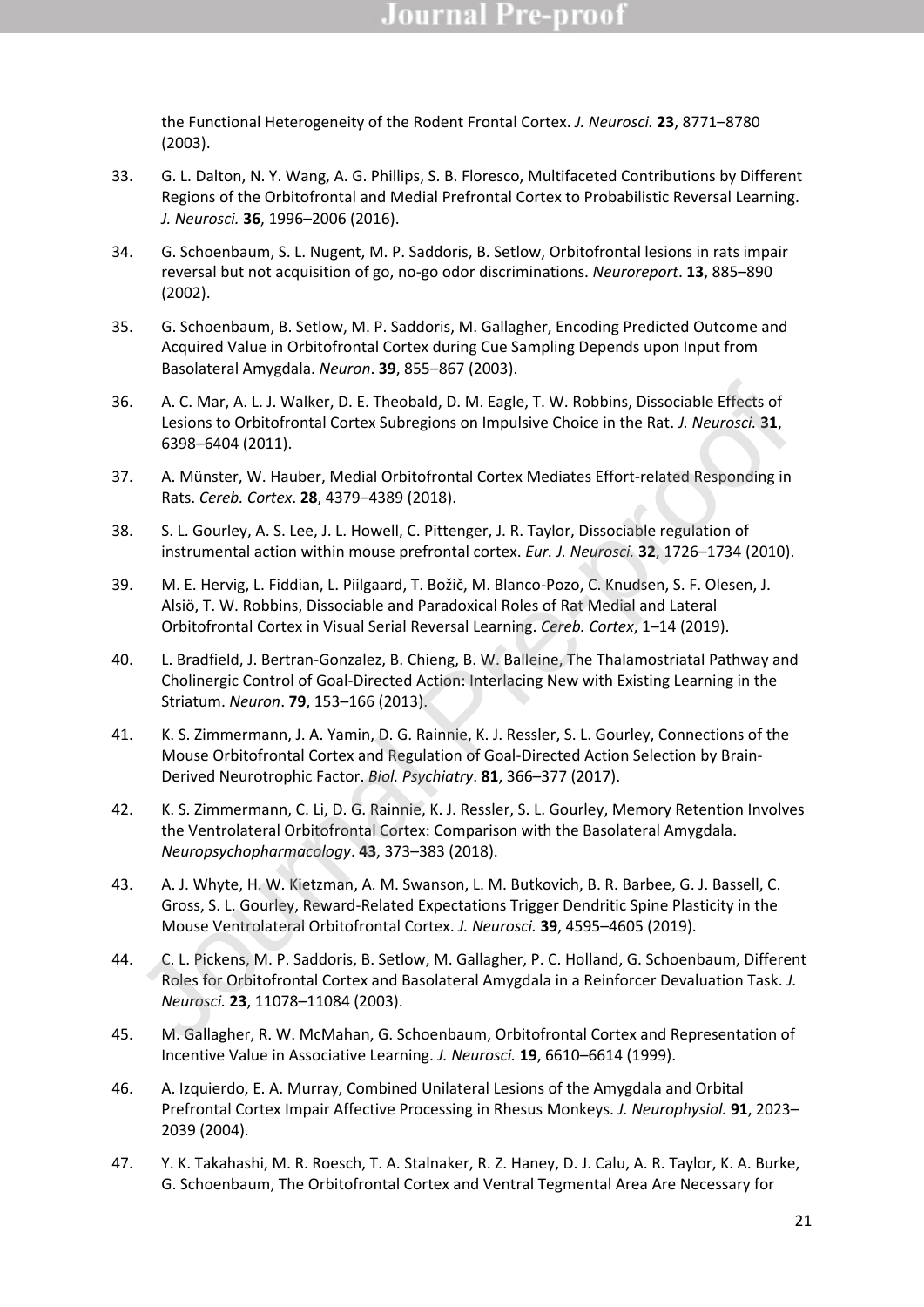Learning from Unexpected Outcomes. *Neuron*. **62**, 269–280 (2009).

- 48. M. A. McDannald, G. R. Esber, M. A. Wegener, H. M. Wied, T.-L. Liu, T. A. Stalnaker, J. L. Jones, J. Trageser, G. Schoenbaum, Orbitofrontal neurons acquire responses to 'valueless' Pavlovian cues during unblocking. *Elife*. **3** (2014), doi:10.7554/eLife.02653.
- 49. J. L. Jones, G. R. Esber, M. A. McDannald, A. J. Gruber, A. Hernandez, A. Mirenzi, G. Schoenbaum, Orbitofrontal Cortex Supports Behavior and Learning Using Inferred But Not Cached Values. *Science (80-. ).* **338**, 953–956 (2012).
- 50. N. D. Daw, Model-based reinforcement learning as cognitive search: Neurocomputational theories. *Cogn. Search Evol. Algorithms, Brain* (2012).
- 51. P. Dayan, K. C. Berridge, Model-based and model-free Pavlovian reward learning: Revaluation, revision, and revelation. *Cogn. Affect. Behav. Neurosci.* **14**, 473–492 (2014).
- 52. W. M. Pauli, G. Gentile, S. Collette, J. M. Tyszka, J. P. O'Doherty, Evidence for model-based encoding of Pavlovian contingencies in the human brain. *Nat. Commun.* **10**, 1099 (2019).
- 53. I. P. Pavlov, Conditioned reflexes. An investigation of the physiological activity of the cerebral cortex. Translated and edited by E. V. ANREP. *Cond. reflexes. An Investig. Physiol. Act. Cereb. cortex. Transl. Ed. by E. V. ANREP* (1927). Revaluation, Fevision, and revelation. *Logn. Alffect. Behav. Neurosci.* 14, 473-492 (2014).<br>
W. M. Pauli, G. Gentlie, S. Collette, J. M. Tyska, J. P. O'fonberty, Evidence for model-based<br>
encoding of Pavlovian contingenci
- 54. T. W. Robbins, The acquisition of responding with conditioned reinforcement: Effects of pipradrol, methylphenidate, d-amphetamine, and nomifensine. *Psychopharmacology (Berl).* **58**, 79–87 (1978).
- 55. P. C. Holland, R. A. Rescorla, The effect of two ways of devaluing the unconditioned stimulus after first- and second-order appetitive conditioning. *J. Exp. Psychol. Anim. Behav. Process.* **1**, 355–363 (1975).
- 56. E. T. Rolls, The orbitofrontal cortex and emotion in health and disease, including depression. *Neuropsychologia*. **128**, 14–43 (2019).
- 57. M. Laubach, L. M. Amarante, K. Swanson, S. R. White, What, if anything, is rodent prefrontal cortex? *eNeuro* (2018), 5, doi:10.1523/ENEURO.0315-18.2018.
- 58. J. D. Wallis, Cross-species studies of orbitofrontal cortex and value-based decision-making. *Nat. Neurosci.* **15**, 13–19 (2012).
- 59. J. L. Price, Definition of the orbital cortex in relation to specific connections with limbic and visceral structures and other cortical regions. *Ann. N. Y. Acad. Sci.* **1121**, 54–71 (2007).
- 60. R. L. Reep, J. V. Corwin, V. King, Neuronal connections of orbital cortex in rats: topography of cortical and thalamic afferents. *Exp. Brain Res.* **111**, 215–232 (1996).
- 61. J. O'Doherty, M. L. Kringelbach, E. T. Rolls, J. Hornak, C. Andrews, Abstract reward and punishment representations in the human orbitofrontal cortex. *Nat. Neurosci.* **4**, 95–102 (2001).
- 62. E. L. Rich, J. D. Wallis, Decoding subjective decisions from orbitofrontal cortex. *Nat. Neurosci.* **19**, 973–980 (2016).
- 63. C. Padoa-Schioppa, J. A. Assad, Neurons in the orbitofrontal cortex encode economic value. *Nature*. **441**, 223–226 (2006).
- 64. J. D. Wallis, E. K. Miller, Neuronal activity in primate dorsolateral and orbital prefrontal cortex during performance of a reward preference task. *Eur. J. Neurosci.* **18**, 2069–2081 (2003).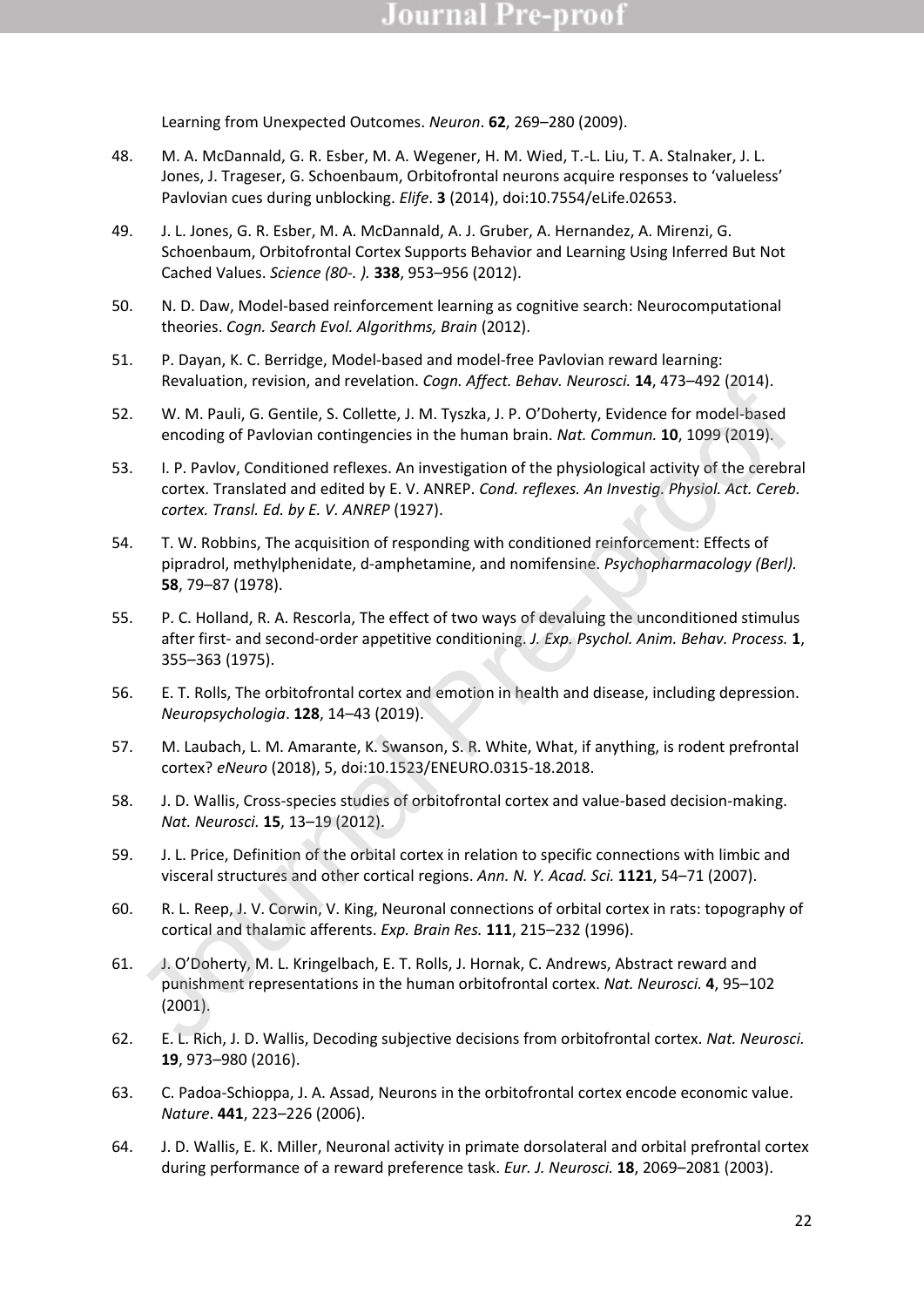- 65. L. E. Grattan, P. W. Glimcher, Absence of Spatial Tuning in the Orbitofrontal Cortex. *PLoS One*. **9**, e112750 (2014).
- 66. B. Lau, P. W. Glimcher, Value Representations in the Primate Striatum during Matching Behavior. *Neuron*. **58**, 451–463 (2008).
- 67. E. T. Rolls, Emotion and decision-making explained: A précis. *Cortex*. **59**, 185–193 (2014).
- 68. L. Tremblay, W. Schultz, Relative reward preference in primate orbitofrontal cortex. *Nature*. **398**, 704–708 (1999).
- 69. M. R. Roesch, A. R. Taylor, G. Schoenbaum, Encoding of Time-Discounted Rewards in Orbitofrontal Cortex Is Independent of Value Representation. *Neuron*. **51**, 509–520 (2006).
- 70. G. Schoenbaum, A. A. Chiba, M. Gallagher, Neural Encoding in Orbitofrontal Cortex and Basolateral Amygdala during Olfactory Discrimination Learning. *J. Neurosci.* **19**, 1876–1884 (1999).
- 71. J. H. Jennings, C. K. Kim, J. H. Marshel, M. Raffiee, L. Ye, S. Quirin, S. Pak, C. Ramakrishnan, K. Deisseroth, Interacting neural ensembles in orbitofrontal cortex for social and feeding Basolateral Amygdala during Olfactory Discrimination Learning. *J. Neurosci*. **19, 1876–1884**<br>
(1999).<br>
J. H. Jennings, C. K. Kim, J. H. Marshel, M. Raffiee, L. Ye, S. Quirin, S. Pak, C. Ramakrishnan, P.<br>
Delseroth, Intera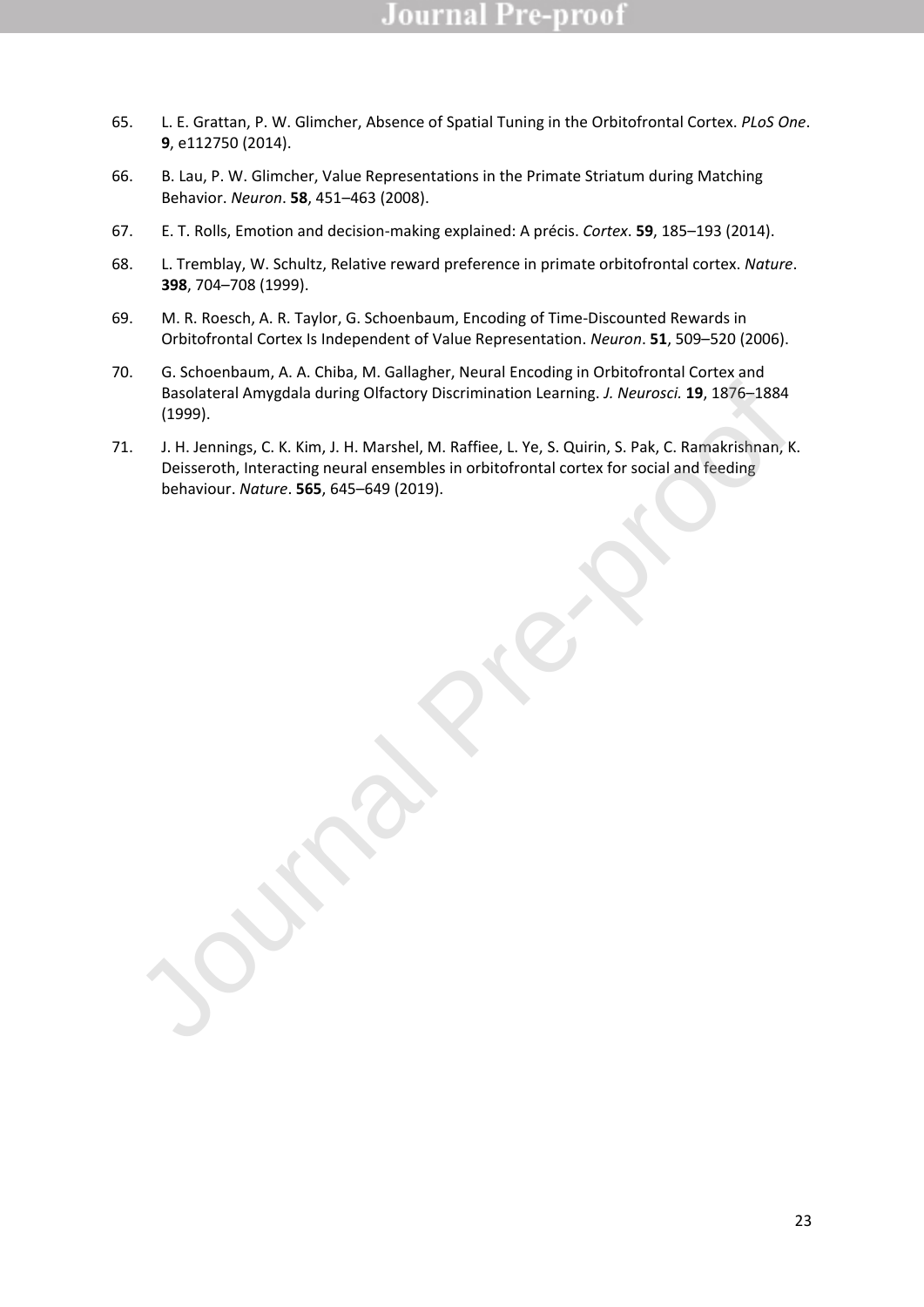### **Figure Captions**

**Figure 1: Simplified state space representation of making a cup of tea by the agent according to model-based RL**. S1, the initial state is determined by being in the kitchen, taking 'A1' action of switching on the kettle transitions the agent into state S2, determined by the kettle being on. Stateto-state transitions are achieved between each state from S1-S7 in this manner by taking actions A1- A6, until the terminal state 'S7' determined by the tea being drunk (goal), is reached. S – state, A – action.



**Figure 2. State space and data representations for the role of medial versus lateral OFC in instrumental outcome devaluation tasks. A,** State space representation of a two-lever two-outcome instrumental outcome devaluation task. Rats in the initial state (S1) can choose to make one of two actions (A1 or A2) which will transition them into one of two terminal states (O1 and O2). **B,** When tested under extinction following outcome devaluation, intact goal-directed rats and rats with lateral OFC disruption preferentially choose the action that had given the still-valued outcome (A1, blue), whereas rats with mOFC disruption choose A1 and A2 equally<sup>4-5, 24-26</sup>. C, State space representation of a single lever contextual discrimination task; rats need to use state information (S1 or S2) to determine the reinforcement schedule that delivers O1. **D,** When tested under extinction in the goal-directed context, intact rats show outcome devaluation but rats with IOFC disruption don't<sup>28-29</sup>. S – State, A – Action, O – Outcome, mOFC – medial orbitofrontal cortex, lOFC – lateral orbitofrontal **Example 12. Correct Correct Correct Correct Correct Correct Correct Correct Correct Correct Correct Correct Correct Correct Correct Correct Correct Correct Correct Correct Correct Correct Correct Correct Correct Correc** 

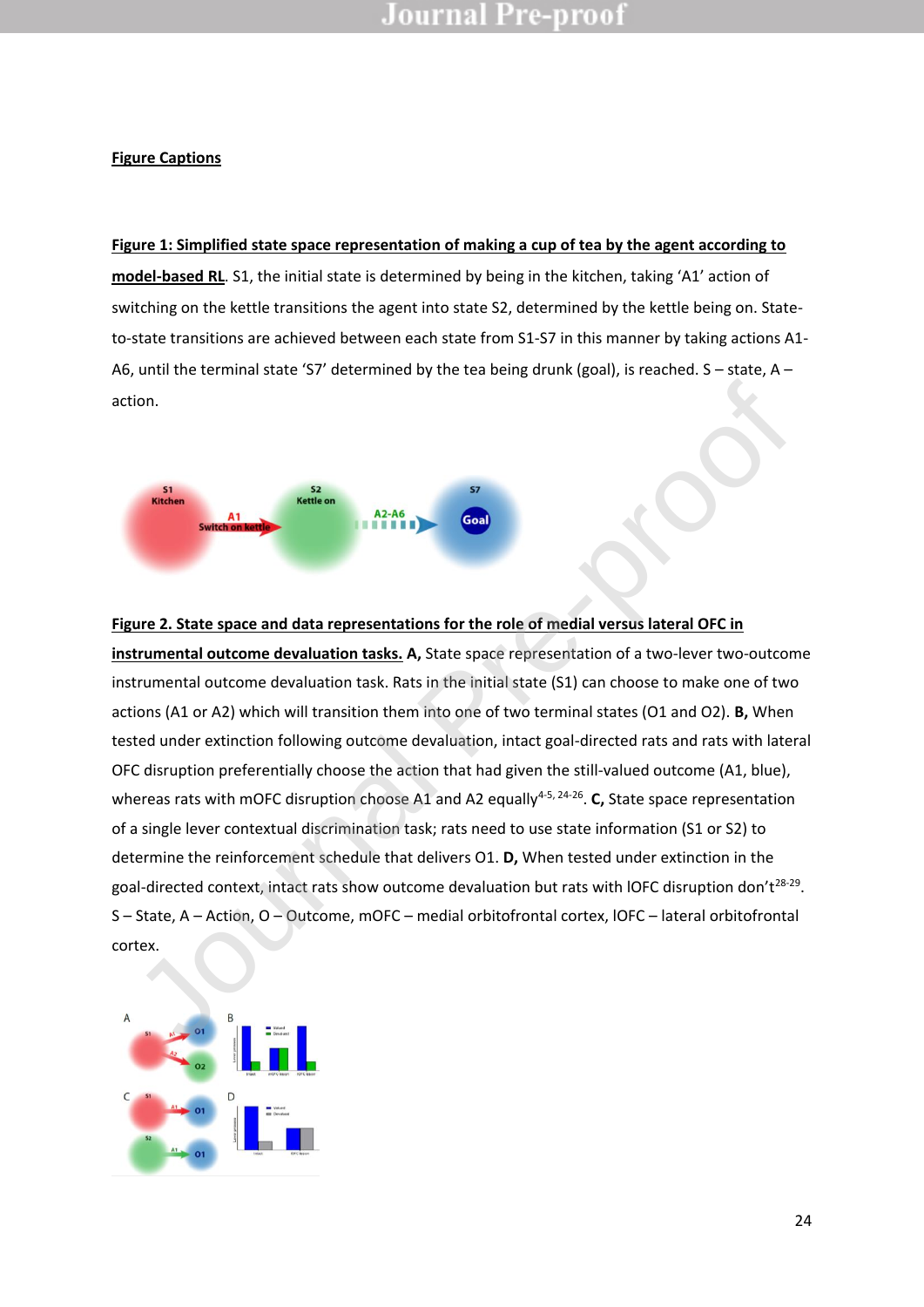### **Figure 3. State space and data representation for single-outcome contingency reversal.**

**A,** Rats in the initial state (S1) are trained such that one action is reinforced (A1-O) and the other isn't (A2-no O). **B,** When these contingencies are reversed (A1-no O, A2-O) rats form a new state (S2) within which to encode the new learning. **C,** Following reversal, intact rats rapidly bias responding to the newly reinforced action (accurate responses) and cease responding on the non-reinforced action (perseverative errors), whereas rats with mOFC disruption show increased perseverative errors, and rats with lOFC disruption show both increased perseverative errors and decreased accurate responses $^{1,32,35}$ . S – State, A – Action, O – Outcome.

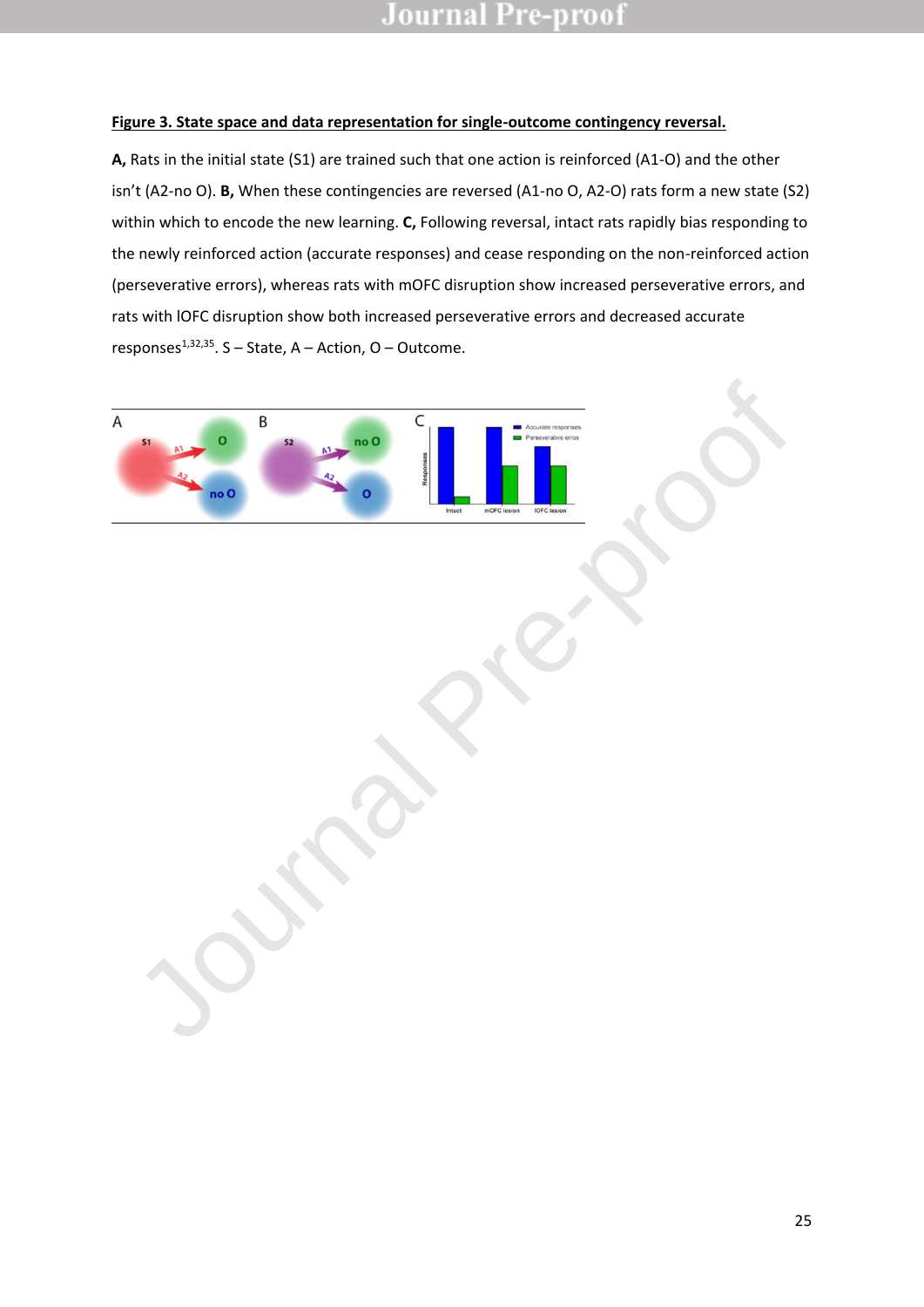### **Table 1. Summary of behavioral findings with regards to orbitofrontal cortex subregions.**

| Task                                         | <b>Structure</b><br>inactivated/<br>lesioned | <b>Finding</b>                                           | Reference                                                                                                             |
|----------------------------------------------|----------------------------------------------|----------------------------------------------------------|-----------------------------------------------------------------------------------------------------------------------|
| Instrumental<br>Devaluation                  | Anterior medial<br><b>OFC</b>                | Impaired                                                 | Bradfield et al., (2015;<br>2018)                                                                                     |
| Instrumental<br>Devaluation                  | Posterior medial<br><b>OFC</b>               | Intact                                                   | Munster & Hauber<br>(2017); Bradfield et al.,<br>(2018).                                                              |
| Instrumental<br>Devaluation                  | Lateral OFC                                  | Intact                                                   | Ostlund & Balleine,<br>(2007); Lichtenberg et al.,<br>(2017); Panayi & Killcross,<br>2018a; Parkes et al.,<br>(2018). |
| Instrumental<br>Devaluation                  | Lateral OFC                                  | Impaired                                                 | Gremel & Costa (2013;<br>2016                                                                                         |
| Contingency reversal<br>(value-based)        | Lateral OFC                                  | Impaired (slower<br>reversal)                            | Chudsama & Robbins<br>(2003); Dalton et al.,<br>2016; Schoenbaum et al.<br>(2003); Wilson et al.<br>(2014)            |
| Contingency reversal<br>(identity-based)     | Lateral OFC                                  | Impaired                                                 | Parkes et al. (2018)                                                                                                  |
| Contingency reversal<br>(value-based)        | <b>Medial OFC</b>                            | Higher<br>perseveration<br>during reversal               | Gourley et al. (2010)                                                                                                 |
| Contingency reversal<br>(probabilistic task) | lateral OFC                                  | Impairment                                               | Dalton et al., (2016)                                                                                                 |
| Contingency reversal<br>(delay discounting)  | <b>Medial OFC</b>                            | Facilitation                                             | Mar et al. (2011)                                                                                                     |
| Contingency<br>Degradation                   | Lateral OFC                                  | Impaired                                                 | Zimmerman et al., (2017)                                                                                              |
| Contingency<br>Degradation                   | <b>Lateral OFC</b>                           | Encoding intact,<br>sustained<br>performance<br>impaired | Zimmerman et al, (2018)                                                                                               |
| Contingency<br>Degradation                   | <b>Medial OFC</b>                            | Intact                                                   | Bradfield et al. (2015)                                                                                               |
| Pavlovian<br>instrumental<br>transfer        | Lateral OFC                                  | Impaired                                                 | Ostlund & Balleine,<br>(2007)                                                                                         |
| Pavlovian<br>instrumental<br>transfer        | <b>Medial OFC</b>                            | Impaired                                                 | Bradfield et al., (2015;<br>2018)                                                                                     |

OFC – Orbitofrontal cortex.